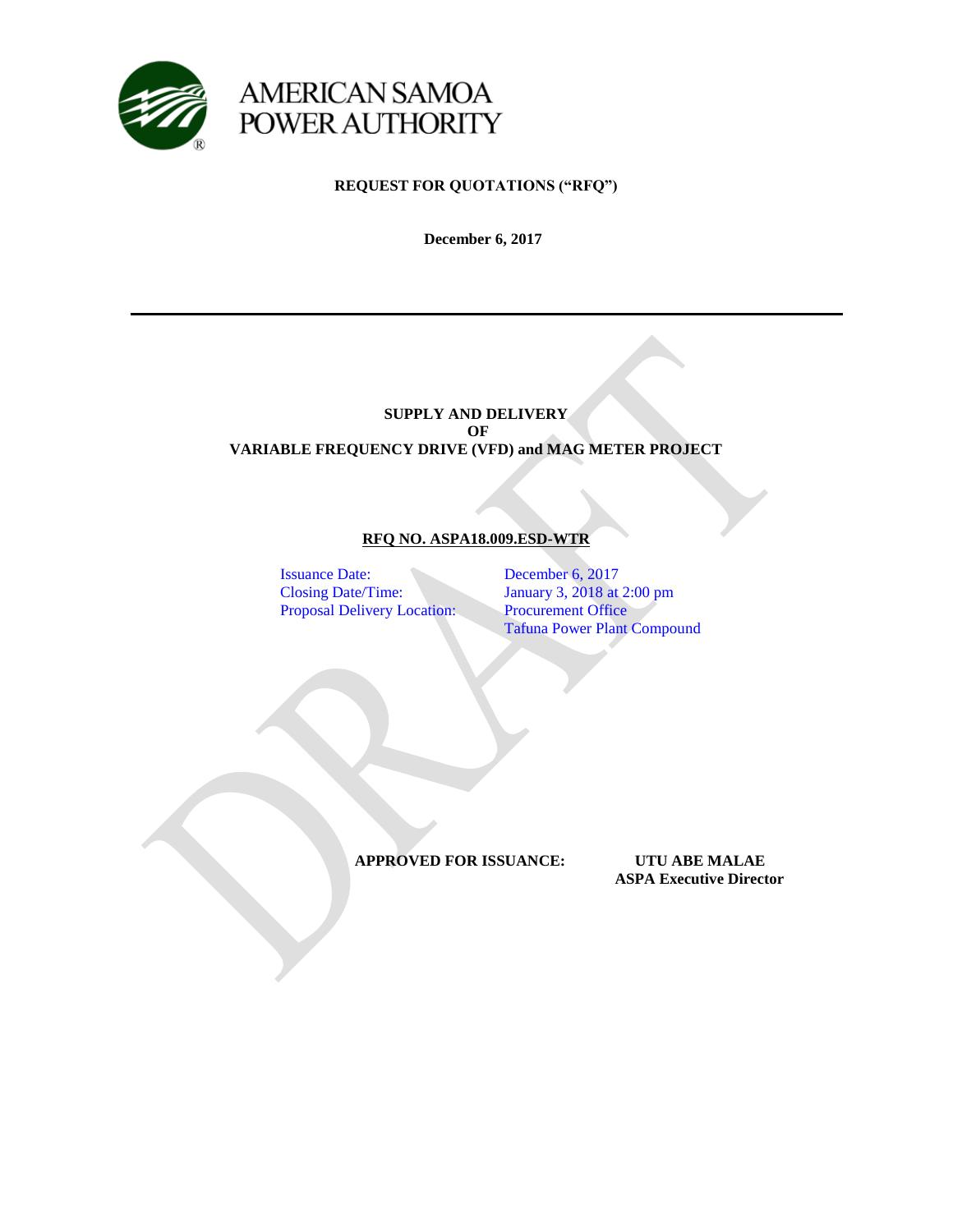#### **NOTICE TO OFFERORS**

ISSUANCE DATE: December 6, 2017

#### RFQ NO. **RFQ NO. ASPA18.009.ESD-WTR SUPPLY AND DELIVERY OF VARIABLE FREQUENCY DRIVE AND MAG METER PROJECT**

#### CLOSING DATE/TIME: **January 3, 2018 at 2:00 pm American Samoa time**

**The American Samoa Power Authority (ASPA) invites Quotations for the Supply and Delivery of Variable Frequency Drives (VFDs) and Mag Meters.**

**Materials and Equipment Specifications:** The complete description of required deliverables is listed in the attached Materials and Equipment Specification

#### **Documents:**

This RFQ may be viewed online on ASPA Website [www.aspower.com.](http://www.aspower.com/) Offerors may also pick up a complete package at:

ASPA Procurement Office New Operations Building Tafuna, American Samoa 96799

For more information about this RFQ, you may contact ASPA:

Ioana S. Uli Procurement Manager ASPA Procurement Office tel. (684) 248-1234 [aspabids@aspower.com](mailto:aspabids@aspower.com)

#### **The American Samoa Power Authority reserves the right to:**

- 1. Reject all Quotations and reissue a new or amended RFQ;
- 2. Request additional information from any Offeror submitting a Quotation;
- 3. Negotiate a Contract with the firm selected for award; and
- 4. Waive any non-material violations of rules set up in this RFQ at its sole discretion.

#### **Approved for Issuance: Utu Abe Malae, Executive Director**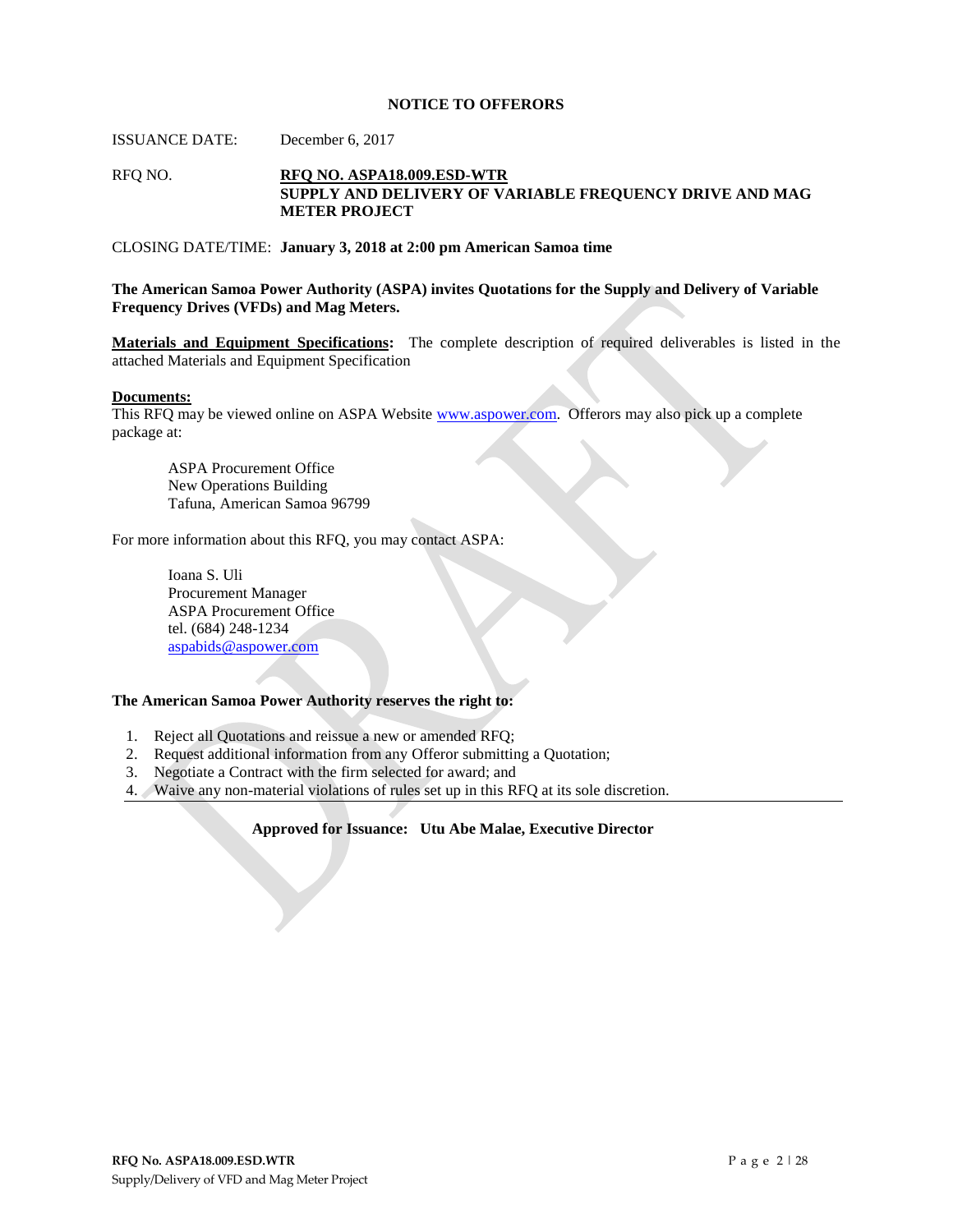## **QUOTATION INVITATION**

AMERICAN SAMOA POWER AUTHORITY: PROCUREMENT OFFICE PO BOX PPB PAGO PAGO, AS 96799 (684) 248-1250

## ISSUANCE DATE**: DECEMBER 6, 2017** QUOTATION INVITATION NO: **RFQ NO. ASPA18.009.ESD-WTR**

This Request for Proposal shall require an original, one PDF electronic copy, and five hard copies to be submitted in a sealed envelope, box, or other enclosure addressed to Ioana S. Uli, ASPA Procurement, P.O. Box PPB, Pago Pago, AS 96799. All submittals must be received at ASPA Procurement Office - no later than **January 3, 2018 at 2:00 pm American Samoa time.**

The envelope or box must be labeled:

### **RFQ NO. ASPA18.009.ESD-WTR SUPPLY AND DELIVERY OF VARIABLE FREQUENCY DRIVES (VFDs) AND MAG METER PROJECT**

**Quotations must be in the actual possession of the Procurement Office at the location indicated, on or prior to the exact date and time indicated above.**

A copy of this solicitation and any addenda may be obtained from our Internet Website at: [http://www.aspower.com](http://www.aspower.com/) by selecting the Procurement link and the associated solicitation number.

Late submittals will not be opened or considered and will be determined as non-responsive. The prevailing clock shall be ASPA Procurement clock. All Offerors shall provide sufficient written and verifiable information that responds to the requirements set forth herein, the Contract Documents, and in the Materials and Equipment Specifications.

**1)** Offerors may submit their Quotations through the following mean:

Electronic File Transfer – The Offeror may submit the Proposal using the electronic mail facility. This will enable the Offerors to upload Quotation file by email attachment. The Quotations must be uploaded before 2:00 PM on **January 3, 2018**, American Samoa Time.

## **NOTICE TO OFFERORS:**

This Quotation is subject to the attached General Terms and Conditions of the REQUEST FOR QUOTATIONS ("RFQ") for the:

## **RFQ NO. ASPA18.009.ESD-WTR SUPPLY AND DELIVERY OF VARIABLE FREQUENCY DRIVES (VFDs) and MAG METER PROJECT**

The undersigned offers and agrees to furnish within the time specified, the articles and services at the price stated opposite the respective terms listed on the schedule provided, unless otherwise specified by an Offeror. In consideration of the expense of the American Samoa Power Authority in opening, tabulating, and evaluating this and other Quotations, and other considerations such as the schedule, the undersigned agrees that this Quotation shall remain firm and irrevocable for One Hundred Twenty Day (120) calendar days from the listed Quotation opening date or until a services agreement may be jointly enacted between ASPA and the undersigned party.

It is the responsibility of each Offeror before submitting a Quotation to (a) examine the documents contained in the Quotation package thoroughly; (b) visit the site or to otherwise become familiar with local conditions that may in any manner affect cost, progress, or performance of the work; (c) become familiar with federal, territorial, and local laws and ordinances, rules and regulations that may in any manner affect cost, progress, or performance of the work; (d) study and carefully correlate OFFEROR'S observations with the Quotation package documents; and (d) notify ASPA of all conflicts, errors, or discrepancies in the Quotation package documents.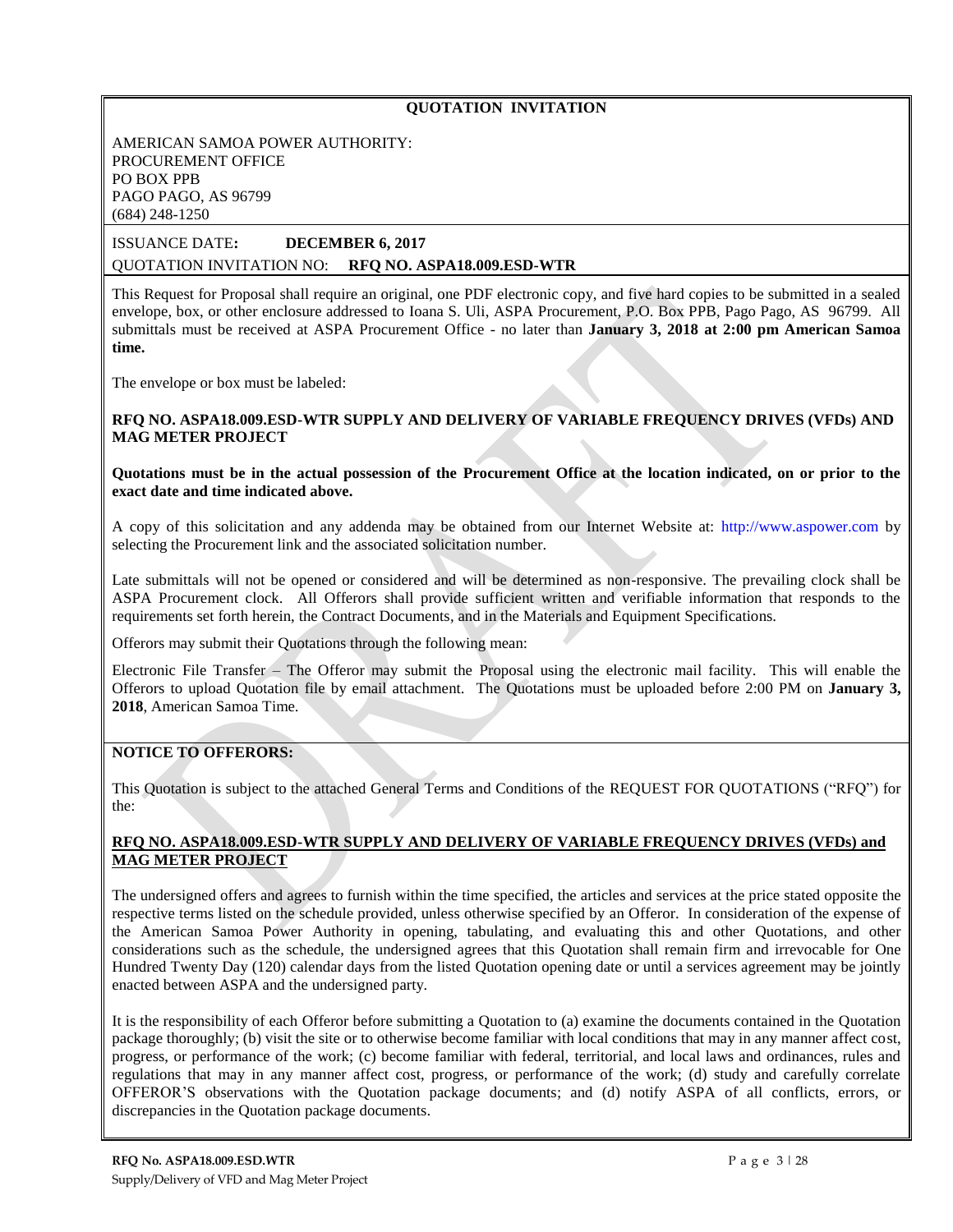Soliciting or accepting any gift, gratuity, favor, entertainment, kickback or any items of monetary value from any person who has or is seeking to do business with ASPA is prohibited. Any vendor knowing of this type of activity is encouraged to report in confidence to ASPA's legal department so the matter can be dealt with.

SIGNED:\_\_\_\_\_\_\_\_\_\_\_\_\_\_\_\_\_\_\_\_\_\_\_\_\_\_\_\_\_\_\_\_\_\_\_\_\_\_\_\_ DATE\_\_\_\_\_\_\_\_\_\_\_\_\_\_\_\_\_\_\_\_\_\_

#### **AMERICAN SAMOA POWER AUTHORITY**

#### **SPECIAL NOTICE TO PROSPECTIVE OFFERORS**

Offerors are reminded to read the Sealed Quotation Solicitation Instructions and General Terms and Conditions attached to a Proposal Invitation to ascertain that all of the following requirements (see check boxes) of the Quotation are submitted in the Quotation envelope at the date and time for Quotation opening.

| $\mathbf{x}$ | <b>QUOTATION FORMS</b>                                               |  |  |
|--------------|----------------------------------------------------------------------|--|--|
|              | $\triangle$ EEE<br>$A$ <sup><i>thoolamagnt</i> <math>A</math>.</sup> |  |  |

| Attachment A: | <b>OFFEROR'S Transmittal Form</b>        |
|---------------|------------------------------------------|
| Attachment B: | <b>OFFEROR'S Proposal Form</b>           |
| Attachment C: | Materials and Equipment Specifications   |
| Attachment D: | <b>OFFEROR'S Qualifications Sheet</b>    |
| Attachment E: | <b>Disclosure Statements</b>             |
| Attachment F: | Non-Collusion Affidavit of Prime Offeror |

## **[x] 2. BUSINESS LICENSE**

Offerors must submit current business AND current contractor's license as stated below (see General Terms and Condition for more information).

#### **[x] 3. QUOTATION**

The proposal must include all of the following to be deemed responsive:

- **a.** The OFFEROR'S Quotation price for the supply and delivery of all materials listed in the OFFEROR'S Transmittal form.
- **b.** All items as listed above in #1 from Attachments A to F.

**This Notice must be signed and returned in the Quotation envelope. Failure to comply with requirements will mean disqualification and rejection of the Quotation.**

I, \_\_\_\_\_\_\_\_\_\_\_\_\_\_\_, authorized representative of \_\_\_\_\_\_\_\_\_\_\_\_\_\_\_\_\_\_\_\_\_\_\_\_\_, acknowledged receipt of this special reminder to prospective Offerors together with Quotation Invitation Number No.:

**RFQ NO. ASPA18.009.ESD-WTR SUPPLY AND DELIVERY OF VARIABLE FREQUENCY DRIVES**

**(VFDs) AND MAG METER PROJECT, this date of 2017.** 

OFFEROR'S Representative's Signature

\_\_\_\_\_\_\_\_\_\_\_\_\_\_\_\_\_\_\_\_\_\_\_\_\_\_\_\_\_\_\_\_\_\_\_\_\_\_\_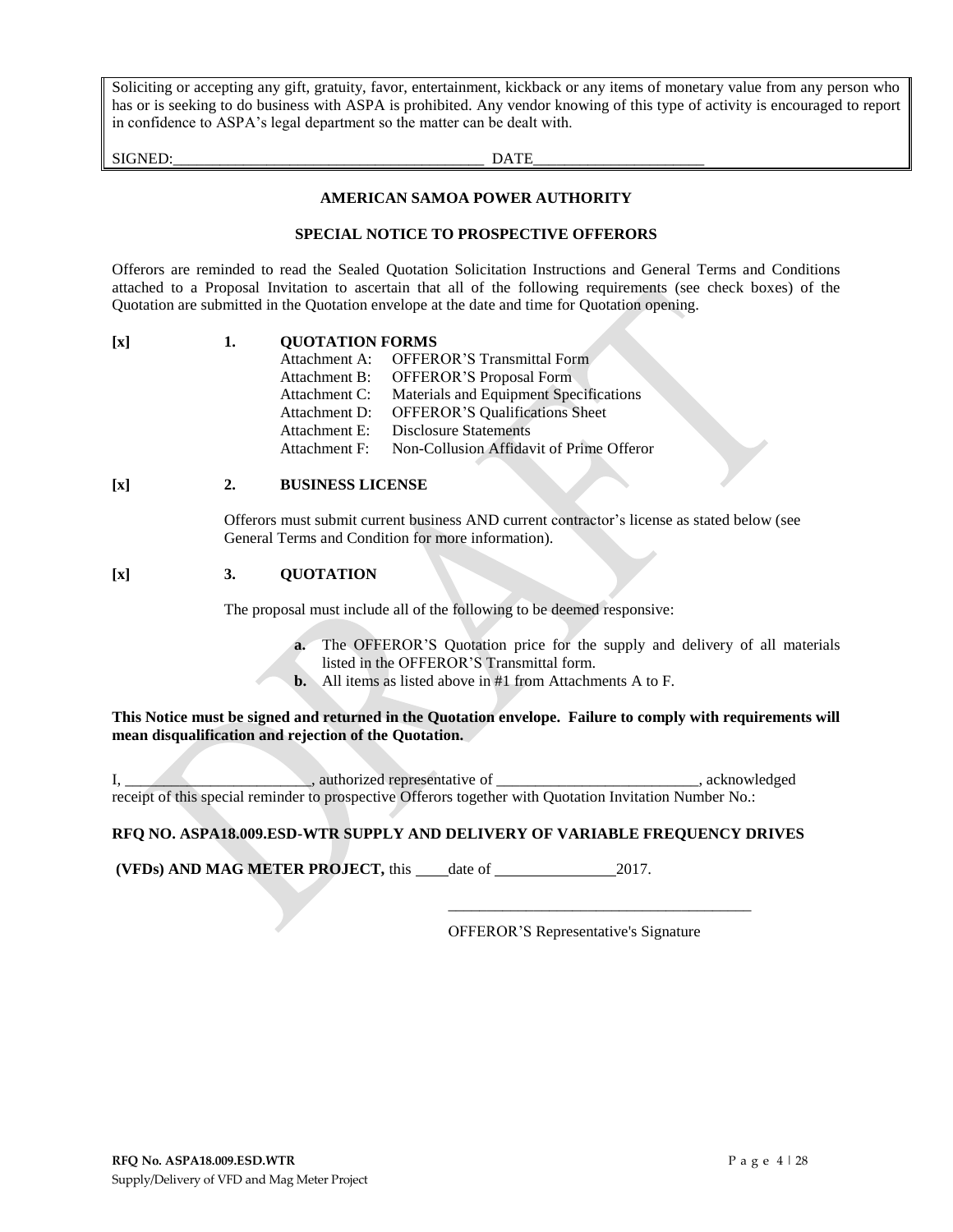## **TERMS AND CONDITIONS OF THE REQUEST FOR QUOTATIONS ("RFQ") (SUPPLY CONTRACTS**)

### **QUOTATION PREPARATION INSTRUCTION**

The Quotation must contain two (2) parts. Offerors shall prepare their QUOTATIONS in detail accordingly.

- 1. Prior Related Experience/Past Performance A description of the OFFEROR'S related experience, background, past performance and credentials as stated on the Offeror Qualification Sheet, Attachment D, which is incorporated herein as if fully set forth. This part includes a dossier of personnel qualifications. Offeror should provide references (4 or more) and a project history that verifies a minimum of three (3) years of specific or related experience. Offeror must hold appropriate and current business license(s) and contractor's license(s) for these services.
- 2. Contract Price The OFFEROR'S Quotation price for all services and materials, including a breakdown of project costs (e.g. estimated costs for materials, cost for labor, shipping, etc.) must be provided on the Quotation Form, Attachment C.

All blank spaces in the Quotation form must be completed in ink. Prices Quotations shall be in United States dollars in both words and figures where required. No changes shall be made in the phraseology of the forms. Written amounts shall govern in cases of discrepancy between the amounts stated in writing and the amounts stated in figures. In case of discrepancy between unit prices and totals, unit prices will prevail. Any Quotation shall be deemed informal which contains omissions, erasure, alterations or additions of any kind, or prices uncalled for, or in which any of the prices are obviously unbalanced, or which in any manner shall fail to conform to the conditions of the Notice to Offerors. The Offeror shall sign the Quotation in the space provided. If the Offeror is a corporation, the legal name of the corporation shall be set for the above, together with the signature of the officer or offices authorized to sign Contracts on behalf of the corporation. The typewritten name shall be inserted with each signature. If the Offeror is a partnership, the true name of the firm shall be set forth above, together with the signature of the partner or partners authorized to sign Contracts on behalf of the partnership. If signature is by an agent, other than an officer of a corporation or a member of a partnership, a notarized power-of-attorney must be on file with ASPA prior to opening of Quotations or submitted with the Quotation, otherwise the Quotation will be regarded as not properly authorized.

Offerors are expected to examine the specifications, invitations, and all instructions. Failure to do so will be at the OFFEROR'S risk.

QUOTATIONS must be in ink or printed on the Quotation form(s) furnished herewith. Quotations submitted in partial will be rejected. QUOTATIONS containing alterations will be rejected unless the alterations are crossed out and corrections thereof printed in ink or typewritten adjacent thereto and initialed by the person signing the Quotation. In addition, a statement must be furnished with the Quotation signed by the Offeror explaining the correction of the alteration or erasure.

If the Offeror is a partnership, a letter of authorization shall be furnished and signed by all of the general partners. If the Offeror is a proprietor, and the person signing the Quotation is other than the owner, a letter of authorization signed by the owner shall be furnished.

The Offeror must sign his Quotation correctly and in ink. If the Quotation is offered by an individual or partnership, his name, office and post addresses must be shown. If offered by a corporation, the person signing the Quotations must give his name, title and business address. Anyone signing a Quotation as agent must file legal evidence of his authority to do so, and that the signature is binding upon the firm or corporation.

Alternate Quotations will not be considered unless authorized by the invitation. Alternate Quotations those offered which do not meet the specification and are not considered approved equal to the item specified.

When not otherwise specified, the Offeror must state a definite time of proposed delivery.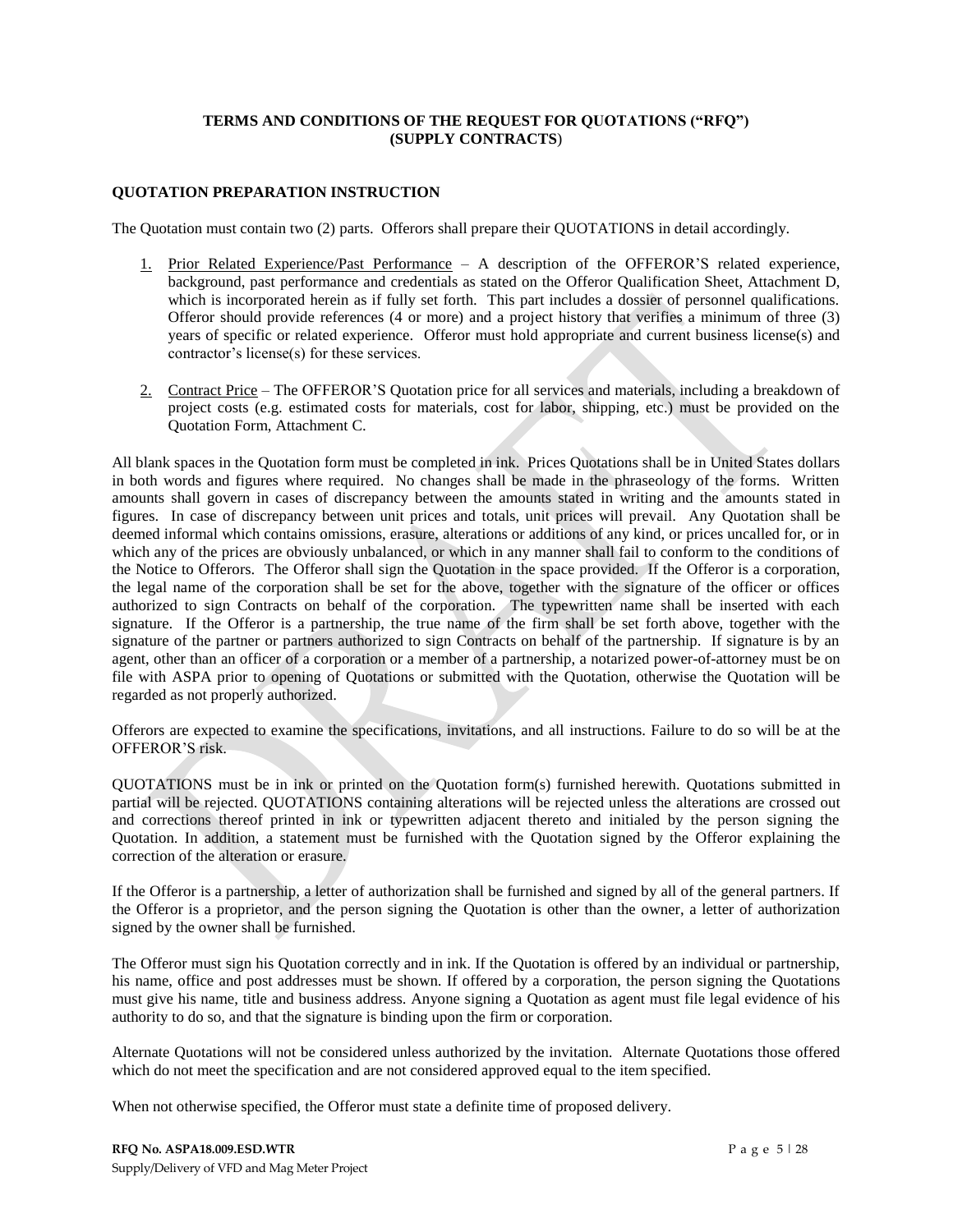Time, if stated as a number of days will include Sundays and holidays.

#### **Submission of Quotations:**

All interested parties must submit an original or PDF electronic copy, and five hard copies to be submitted in a sealed envelope, subject to the Terms and Conditions of the Request for Quotations and General Conditions, which are incorporated herein by reference, and such other provisions and specifications are attached or incorporated by reference. Each section proposed must be complete. Partial offerings on a section will be considered nonresponsive.

Quotations shall be submitted to ASPA Procurement Office no later **than January 3, 2018 at 2:00 pm** American Samoa Time.

#### **Rejection of Quotations**

ASPA may, after opening but prior to award and within the time specified for acceptance, reject any or all Quotations, or the Quotation for any one or more commodities or contracted services included in the proposed contract, when the public interest will be served thereby.

## **ATTACHMENTS**

- Attachment A: Offeror's Transmittal Form
- Attachment B: Offeror's Proposal Form
- Attachment C: Materials and Equipment Specifications
- Attachment D: Offeror's Qualifications Sheet
- Attachment E: Disclosure Statements
- Attachment F: Non-Collusion Affidavit of Prime Offeror

## **PRE-QUOTATION QUESTIONS**

Any pre-quotation questions and/or clarifications shall be submitted in writing to the Procurement Office via [aspabids@aspower.com](mailto:aspabids@aspower.com) through electronic mail or in hard copy. All pre-Quotation questions must be received no later than **4:00 p.m. on December 13, 2017**. After that time, ASPA will issue addenda to address any questions and/or clarifications as may be necessary.

## **PAYMENT TERMS**

20% down payment upon signing of Contract. An invoice will be required for any payment.

40% due upon arrival of Materials.

40% Due 30 days after Materials arrival at ASPA Tafuna Warehouse and inspection approval of the complete order.

Offerors may offer and negotiate with ASPA for acceptable payment terms.

## **TYPE OF CONTRACT**

Services, materials, product or equipment provided and delivered by the successful Offeror will be performed under a firm fixed-price, lump sum contract agreement. The successful Offeror, as an independent contractor shall furnish the necessary equipment, personnel, tools, parts, supplies, insurance, licenses, and all other required items and services and otherwise do all things necessary to meet the requirements specified in these documents to the satisfaction of ASPA on a per unit cost basis.

The Contractor shall be an independent contractor and not an agent or employee of ASPA.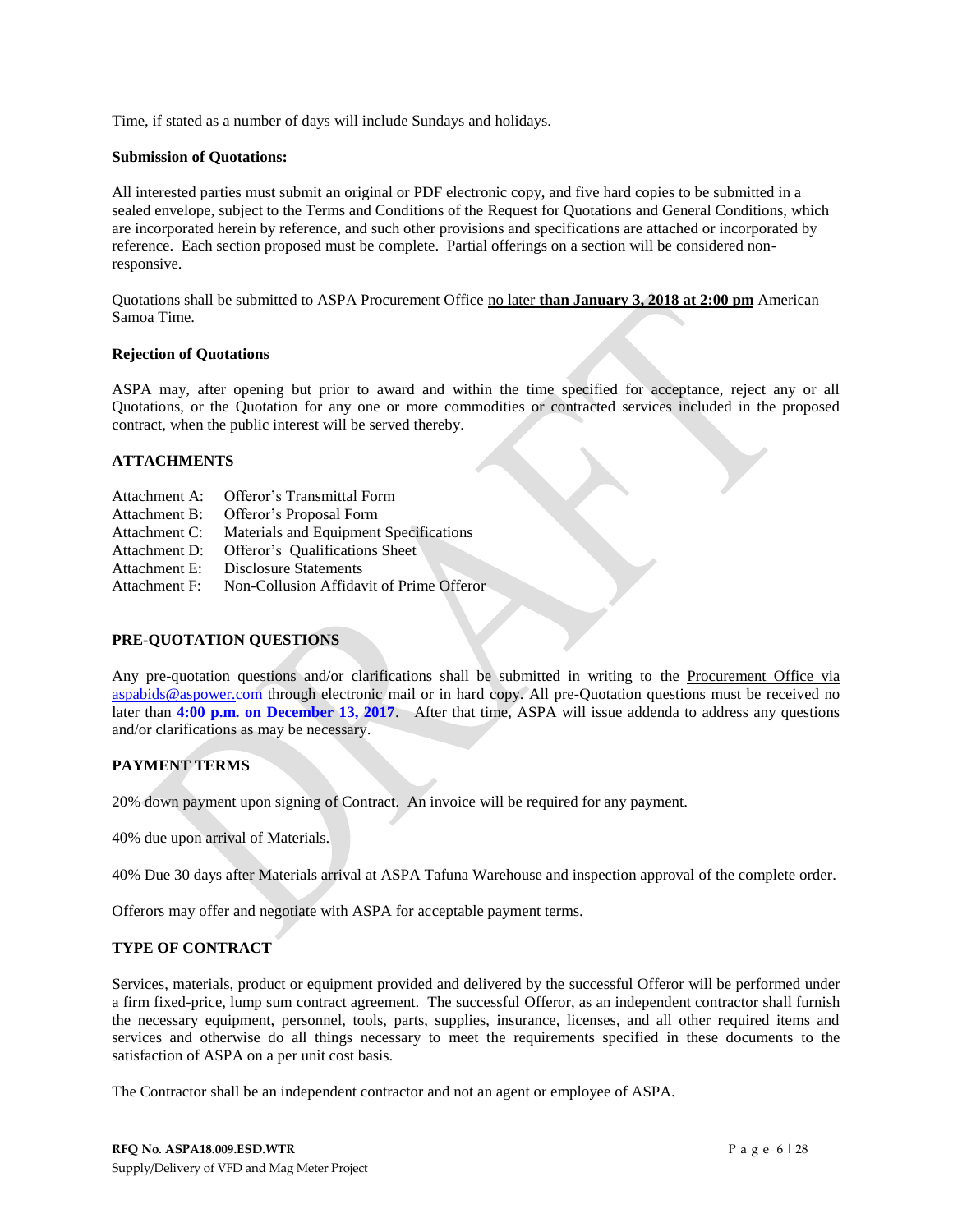ASPA will not be held responsible in any way for claims filed by the Contractor or its employees for services performed under the terms of this RFQ or the contract.

#### **AWARD OF CONTRACT**

Within twenty (20) calendar days after the opening of Quotations, unless otherwise stated in the Notice to Offerors, ASPA will accept one of the Quotations in accordance with the section entitled "Basis of Award," below. The acceptance of the Quotation will be by written Notice of Award, mailed or delivered to the office designated in the Quotation. In the event of failure of the lowest responsive, responsible Offeror to sign and return the Contract with acceptable payment and performance bonds, as prescribed herein, ASPA may award the contract to the next lowest responsive, responsible qualified Offeror. Such award, if made, will be made within ninety (90) days after the opening of QUOTATIONS. Before a Contract is finalized, ASPA may require the apparent low Offeror to submit a complete statement of the origin, composition, manufacture and availability of replacement parts and services for any or all materials to be used in the work, together with samples. These samples may be subjected to the tests provided for in these Contract Documents to determine their quality and fitness for the work.

#### **PRIMARY OFFEROR**

The award, if made, will be to a single Offeror. The selected primary Offeror will be responsible for successful performance of all subcontractors and support services offered in response to this Quotation. Furthermore, the ASPA will consider the primary Offeror to be the sole point of contact regarding contractual matters for the term of the Agreement. The Offeror must not assign financial documents to a third-party without prior written approval by ASPA, and an amendment to the resulting Agreement.

#### **BUSINESS LICENSE**

All Offerors shall be appropriately licensed in accordance with the state, territory, and/or country of the Offeror's origin and shall be skilled and regularly engaged in the general type and capacity of work called fo under this RFQ.

#### **INSURANCE**

The Contractor shall obtain the insurance coverage designated herein and pay all costs associated therewith. Such insurance shall be for the coverage of the shipment of materials to ASPA, Pago Pago Port.

#### **BASIS OF AWARD**

Award is made to the lowest responsive, responsible Offeror providing the best value to the American Samoa Power Authority.

At the time of Quotation opening, each Quotation will be checked for the presence or absence of required information in conformance with the submission requirements of this RFQ.

ASPA will evaluate each Quotation to determine its responsiveness to the published requirements.

Unless the Procurement Manager determines that satisfactory evidence exists that a "mistake" has been made, as set forth in Procurement Rule § 3-114, Offerors will not be permitted to revise their QUOTATIONS after Quotation opening.

Negotiations are not allowed and price is the major determining factor for selection and award.

Quotations will be evaluated according to ASPA's Procurement Rules and criteria set forth in these Quotation documents.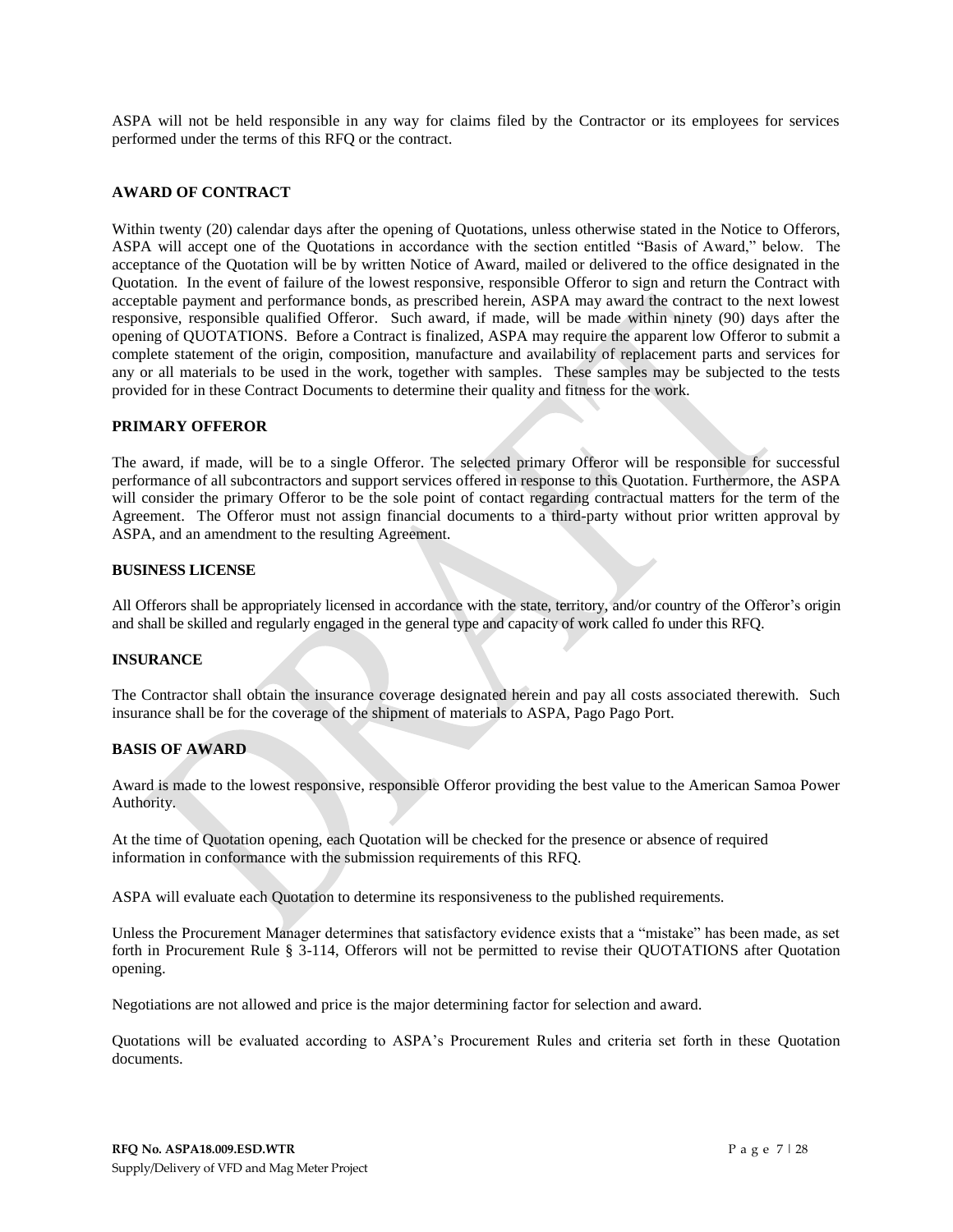ASPA reserves the right to award by section or sections. ASPA also reserves the right as a whole package of all sections.

### **QUALIFICATION OF OFFEROR**

ASPA may make such investigations as it deems necessary to determine a OFFEROR'S ability to enter into and perform the agreement, and the Offeror shall furnish to ASPA such information and data for this purpose as ASPA may request, or the Offeror may be deemed non-responsive.

#### **MULTIPLE QUOTATIONS – COLLUSION**

If more than one Quotation is submitted by any one party or in the name of its clerk, partner or other person; all Quotations submitted by said party may be rejected by ASPA. This shall not prevent an Offeror from submitting alternate Quotations when called for. A party who has proposed prices on materials is not thereby disqualified from quoting prices to other Offerors or from submitting a Quotation directly to ASPA.

If ASPA believes that collusion exists among any Offerors, none of the participants in such collusion shall be considered.

Quotations in which the contract prices are unbalanced or unrealistic may be rejected at ASPA's sole discretion.

#### **OFFEROR'S UNDERSTANDING**

Each Offeror must understand and acknowledge the conditions relating to the execution of the work and it is assumed that it will make itself thoroughly familiar with all of the Contract Documents prior to execution of the written contract.

Each Offeror shall inform itself of, and shall comply with, federal and territorial statutes and ordinances relative to the executing of the work. This requirement includes, but is not limited to, applicable regulations concerning protection of public and employee safety and health, environmental protection, historic preservation, the protection of natural resources, fire protection, burning and non-burning requirements, permits, fees, and similar subjects.

**Costs of Transportation**. The Contractor will be expected to include in its Quotation, among other things, costs of transporting product, equipment and materials to and from American Samoa.

#### **WITHDRAWAL OF QUOTATION**

Any Quotation may be withdrawn prior to the scheduled time for the opening of Quotations by notifying ASPA in a written request. No Quotation may be withdrawn after the time schedule for opening of Quotations.

#### **OPENING AND EVALUATION OF QUOTATIONS**

In accordance with ASPA Procurement Rule §3-110, QUOTATIONS will be opened and recorded on the assigned date and at the time indicated above at the Procurement Conference Room located at the ASPA New Tafuna Operations Building or in another place designated by the ASPA Procurement Manager in writing.

## **EXECUTION OF CONTRACT**

The Contractor shall, after receiving the Notice of Award, sign a contract within ten (30) days and deliver to ASPA the contract, together with all any requirements included in this Quotation document.

#### **ASSIGNMENT**

The Contractor shall not assign, transfer, convey or otherwise dispose of the award or the contract, or its right, title or interest therein, or its power to execute such contract, to any other persons, firms or corporations without the prior consent in writing of ASPA.

#### **TIME IS OF THE ESSENCE**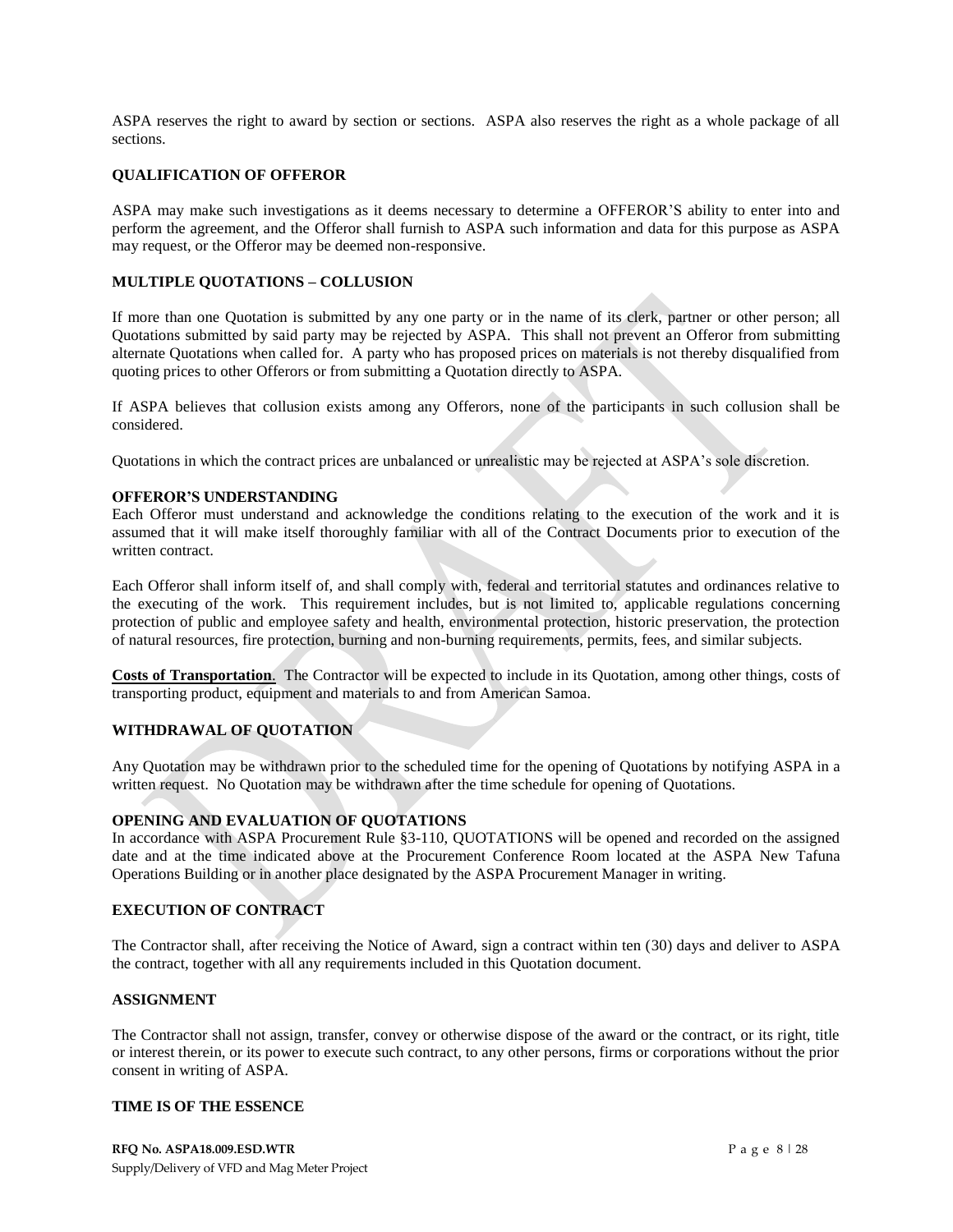Time is of the essence in completing the work to be performed under the contract. Delays and extensions of time will not be allowed, and a penalty fee of \$100 per day shall be assessed for not meeting any of the milestones agreed upon between ASPA Procurement and the contractor based on the supply schedule and shall consist of (at a minimum) material submittals and equipment shipping.

#### **RFQ CONDITIONS**

This RFQ does not commit ASPA to award a contract or to pay any cost incurred in the preparation of a Quotation. The American Samoa Power Authority reserves the right to:

Reject any Offeror for being non-responsive to Quotation requirements contained in this RFQ or for being nonresponsible;

Reject all QUOTATIONS and reissue an amended RFQ;

Negotiate a contract with the Offeror selected for award; and

Waive any non-material violations of rules contained in this RFQ.

ASPA reserves the right to issue any addendum to this RFQ. Offerors shall send ASPA a signed form confirming receipt of any addendum, and shall submit supporting/additional information as required by any addendum. In the event that an Offeror fails to acknowledge receipt of any such addendum in the space provided, such OFFEROR'S Quotation shall be considered irregular and will be accepted by ASPA only if it is in ASPA's best interest, as determined by ASPA in its sole discretion. In the event that addenda are not received until after the Offeror has submitted its Quotation, a supplementary Quotation may be submitted revising the original Quotation. Such supplementary Quotations must be received by ASPA prior to the scheduled time for opening of Quotations.

#### **COMPLIANCE WITH LAWS**

Offerors who are awarded a contract under this solicitation shall comply with the applicable standards, provisions and stipulations of all pertinent Federal and/or local laws, rules and regulations relative to the performance of this contract and the furnishing of goods.

#### **AWARD, CANCELLATION, AND REJECTION**

Contract award shall be made to the responsible Offeror submitting the lowest responsive Quotation. No other factors or criteria shall be used in the evaluation.

ASPA reserves the right to waive any minor irregularities in the Quotation received. The Procurement Manager shall have the authority to award, cancel, or reject Quotations, in whole or in part for any one or more items if she determines it is in the best public interest. It is the policy of ASPA to award contracts to qualified Offerors. ASPA reserves the right to increase or decrease the quantity of the items for award and make additional awards for the same type items based on the quotation prices for a period of thirty (30) days after the original award.

## **OFFEROR'S QUALIFICATION DATA**

It is the intention of ASPA to award a contract only to the Contractor who is able to furnish satisfactory evidence that it has the requisite experience and ability and that it has sufficient capital, facilities and plant to enable it to perform the work successfully and promptly and to complete it within the term set forth in the contract. Each Offeror shall submit as part of the total Quotation package, the following information:

Name of organization;

Address and phone number of home office, principal place of business and locations and contact information for any branch offices;

Type of business structure, e.g., corporation, partnership, joint venture, proprietorship;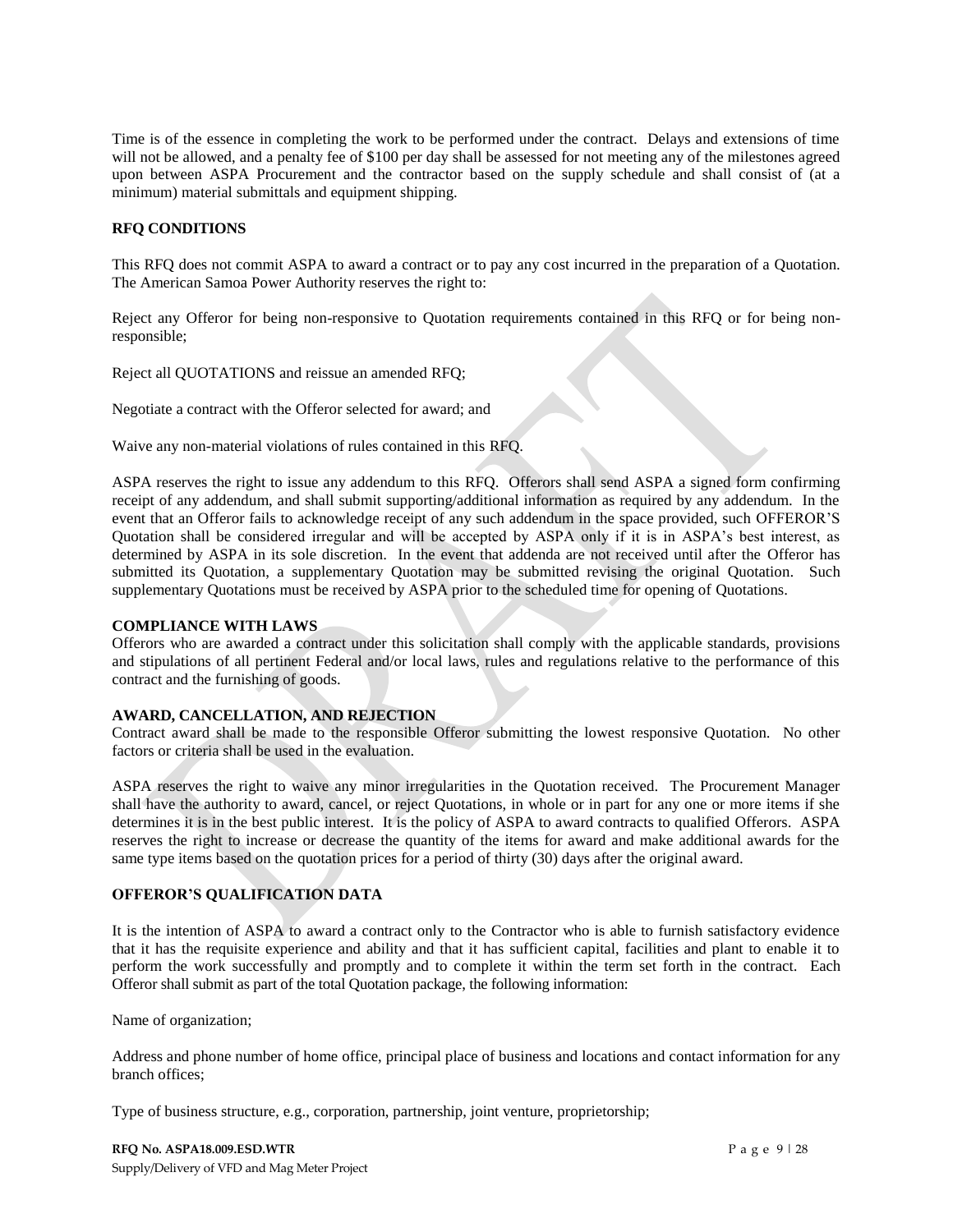Place of organization or state of incorporation;

Names and addresses for all owners for businesses other than corporations;

For corporations, list the names and addresses of directors, officers and stockholders with twenty percent (20%) ownership interest or greater;

Places, including individual states and territories of the United States, where registered as a foreign corporation;

Name of awarding agency or owner for which work was performed;

Dates of performance;

Whether performance was completed within the specified time under the contract and, if not, why; and

The names and addresses of three references, at least one of which should be a bank or other lending institution, governmental agency or bonding company.

#### **Delivery and Remedies for Default**

All proposed prices are to include delivery to the place designated by ASPA which shall be the American Samoa Power Authority (ASPA) Tafuna Warehouse.

#### **Shipping charges shall include: Customs 5% excise tax, Customs & Scanning Fees.**

All prices Quotation are to be FOB destination. Contractor shall be responsible for filing all claims for damage or loss resulting from shipment, and shall provide timely remedy to ASPA for any loss thereby incurred.

All items covered by this contract shall be subject to inspection and acceptance at destination. Any material found to be damaged, as well as broken seals on packages or unmarked packages shall be removed and replaced by the Contractor at no cost to ASPA.

In the event any item furnished by the Contractor in performance of the contract should fail to comply with the specifications established as a basis for award of the Invitation, ASPA may reject the same, and it shall thereupon become the duty of the Contractor to reclaim and remove the same forthwith without expense to ASPA, and immediately to replace all such rejected items with others conforming to said specifications; provided that should the Contractor fail, neglect or refuse to do so, ASPA shall thereupon have the right to purchase in the open market, at the then prevailing price, a corresponding quantity of any such items, and to deduct from any monies due or that may thereafter become due to the Contractor the difference between the price named in the contract and the actual cost thereof to ASPA. In addition and without limiting any other remedies available to ASPA, the Contractor shall be liable for all losses, costs and expenses incurred by ASPA.

Acceptance of items at destination shall not relieve the Contractor from the obligation to correct any incomplete, inaccurate, or defective deliveries in accordance with these General Conditions.

The time of delivery as set forth herein is an integral part of this Invitation and resulting contract. If Contractor fails to make delivery within the time established and agreed upon by both parties, ASPA may, at its option, declare the Contractor to be in default, and his Quotations and resulting contract to be null and void or ASPA shall charge the Contractor a fee of \$100 per day until the default has been remedied.

Contractors shall be excused from performing hereunder during the time and to the extent that they are prevented from obtaining, delivering, or performing in the customary way because of fire, strike, acts of God, partial or total interruption, providing it is satisfactorily established that the non-performance is not due to fault or negligence of the party not performing.

Offeror shall indicate in its Quotation the lead time for delivering the order to American Samoa.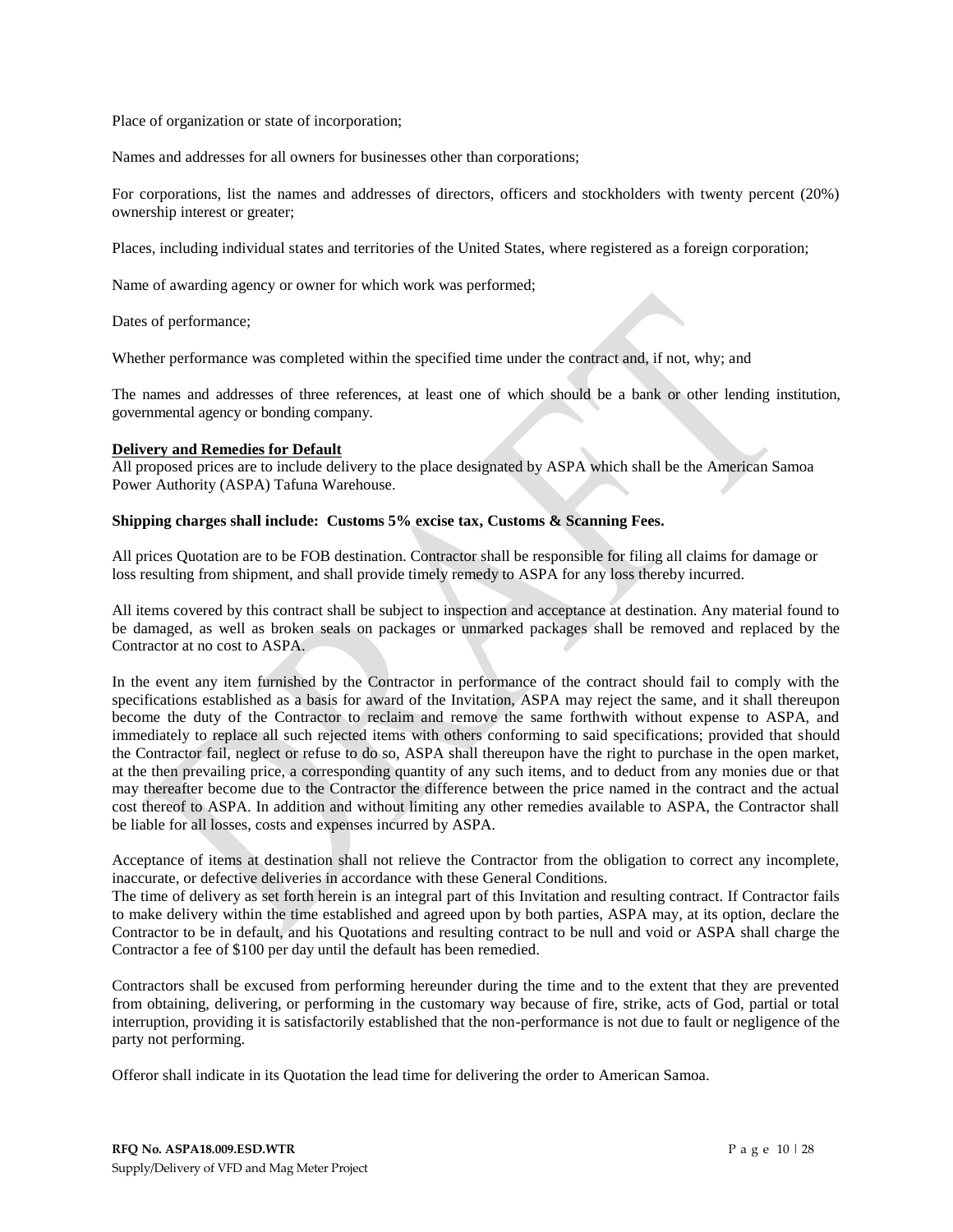ASPA shall be notified by the vendor if the product ordered cannot be delivered within the time period to give ASPA the opportunity to secure product elsewhere.

ASPA reserves the right to purchase products on open market if vendor cannot supply products within time specified in this contract.

#### **Prices**

All prices Quotation shall be firm and not subject to increase if accepted during the acceptance period. Quotations containing an "escalation clause" will not be considered unless specifically authorized by ASPA in the Invitation for Quotations.

For each item Quotation, a unit price and a total for the quantity must be stated. The unit price shall always control.

All prices shall be F.O.B. (Free On Board) destination. The seller hereunder must at his own expense and risk, transport the goods to the named place and there tender delivery.

#### **Product Guarantee**

Products sold under the contract must be guaranteed by the vendor.

Orders not filled and partials shall be indicated on the packing list. Vendor shall inform the Procurement Manager of anticipated delivery date for unfilled and partial orders.

## **Return Policy**

Products can be returned for full credit within 30 days from the date of delivery. If an item is received damaged or defective, the vendor will replace the item at no charge. Should ASPA encounter a warranty/return issue, the product will be returned to the vendor for full credit or a replacement.

#### **Specifications**

All specifications included as a part of this Invitation are designed to set forth the level of quality and performance desired by ASPA, and is intended to be descriptive, not restrictive. Whenever any article, material, or equipment is described by use of a product or brand name, or by using the name of a manufacturer or vendor, the use of same is for informative purposes only, and the term "or equal" if not inserted, is implied.

Offerors may submit alternate offers on items they deem to be equal or superior in quality and performance to the specifications set forth. However, such offers must designate the manufacturer, brand or trade name, and model number of the items offered, and be accompanied by descriptive material in the form of literature, catalog cuts and specifications fully describing the items proposed, and detailing any deviations from the specification established by ASPA. Failure to provide this information will be at OFFEROR'S risk and may be cause for rejection of the items offered.

ASPA reserves the right to require such additional information, samples and, if practicable, demonstration of items offered as may be necessary to allow a full and complete evaluation of all Quotations. Samples and/or demonstrations will be supplied promptly and free of charge to ASPA. Failure to provide samples within a set of business days agreed upon by both parties may be grounds for Quotation rejection. Samples will upon request, and if not destroyed by testing, be returned at the OFFEROR'S expense.

The responsibility to determine the equivalence of quality and performance of any item offered to the specifications established for this Invitation rests solely with ASPA and its decision shall be final.

ASPA reserves the right to require such additional information, samples and, if practicable, demonstration of items.

## **Warranty**

The Contractor warrants;

- that goods, supplies, materials, and equipment covered by this contract conform to the specifications, design, drawings, samples and other descriptions referred to in this contract;
- that such goods, supplies, materials, and equipment are free from defects in materials and workmanship, patent or latent; and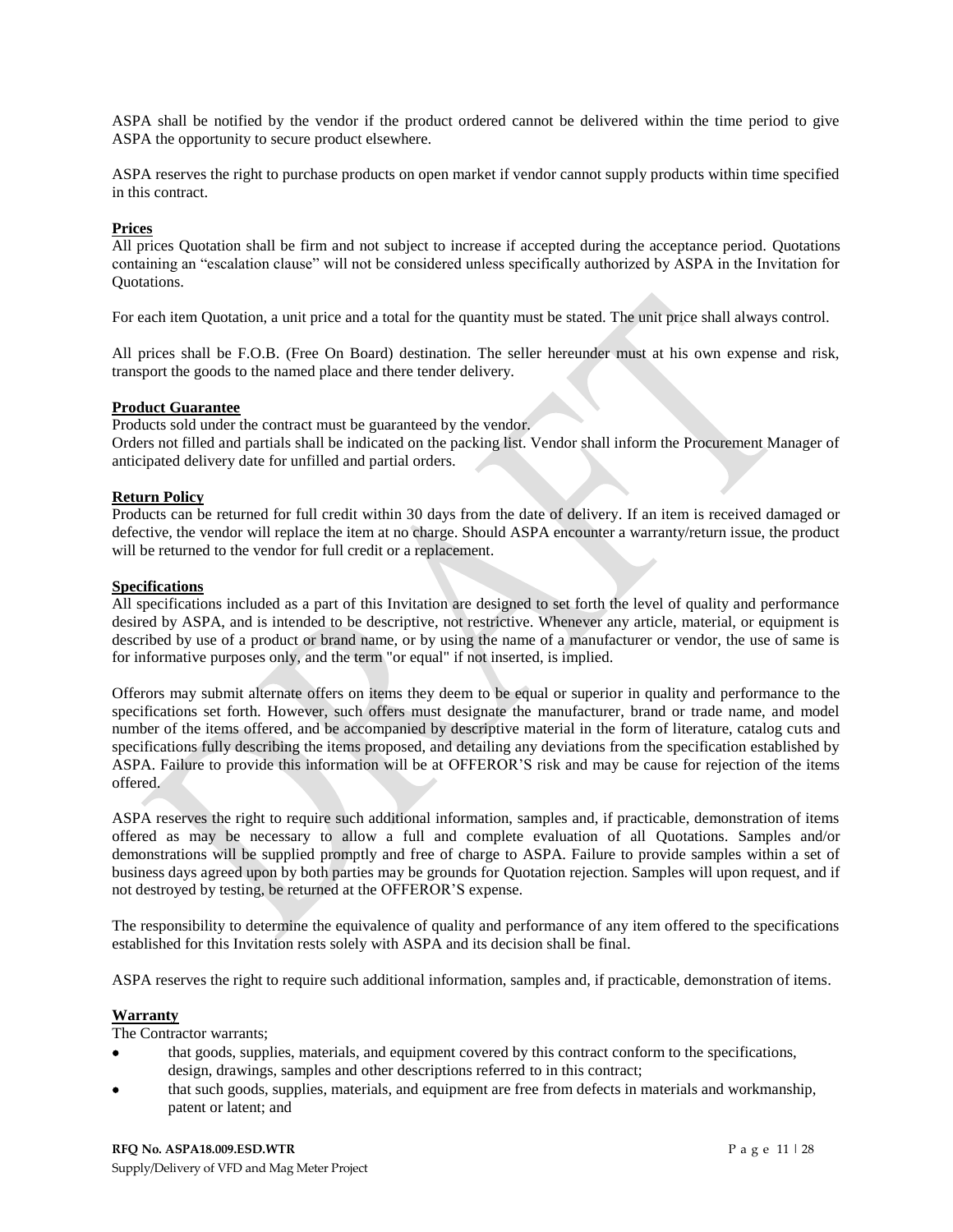that such goods, supplies, materials and equipment are fit for ordinary purposes for which they are used, and fit for such particular purposes as the Contractor has reason to know or should know.

## **Conflict of Interest**

No member, officer, or employee of ASPA during his/her tenure or for one year thereafter shall have any interest , direct or indirect, in any property included, or any contract for property, materials, or services to be furnished or used in connection with this contract or the proceeds thereof.

#### **Assignment**

The Contractor's obligation and duties under this contract shall not be assigned in whole or in part by the Contractor without the prior written approval of ASPA.

#### **Indemnification**

Contractor agrees to investigate, defend and hold ASPA harmless from and against any and all loss, damage, liability, claims, demands, detriments, cost, charges and expense (including attorney's fees), and causes of action of whatsoever character which ASPA may incur, sustain or be subjected to, arising out of or in any way connected to the services to be performed by Contractor or subcontractor under this Contract and arising from any cause, except the sole negligence of ASPA.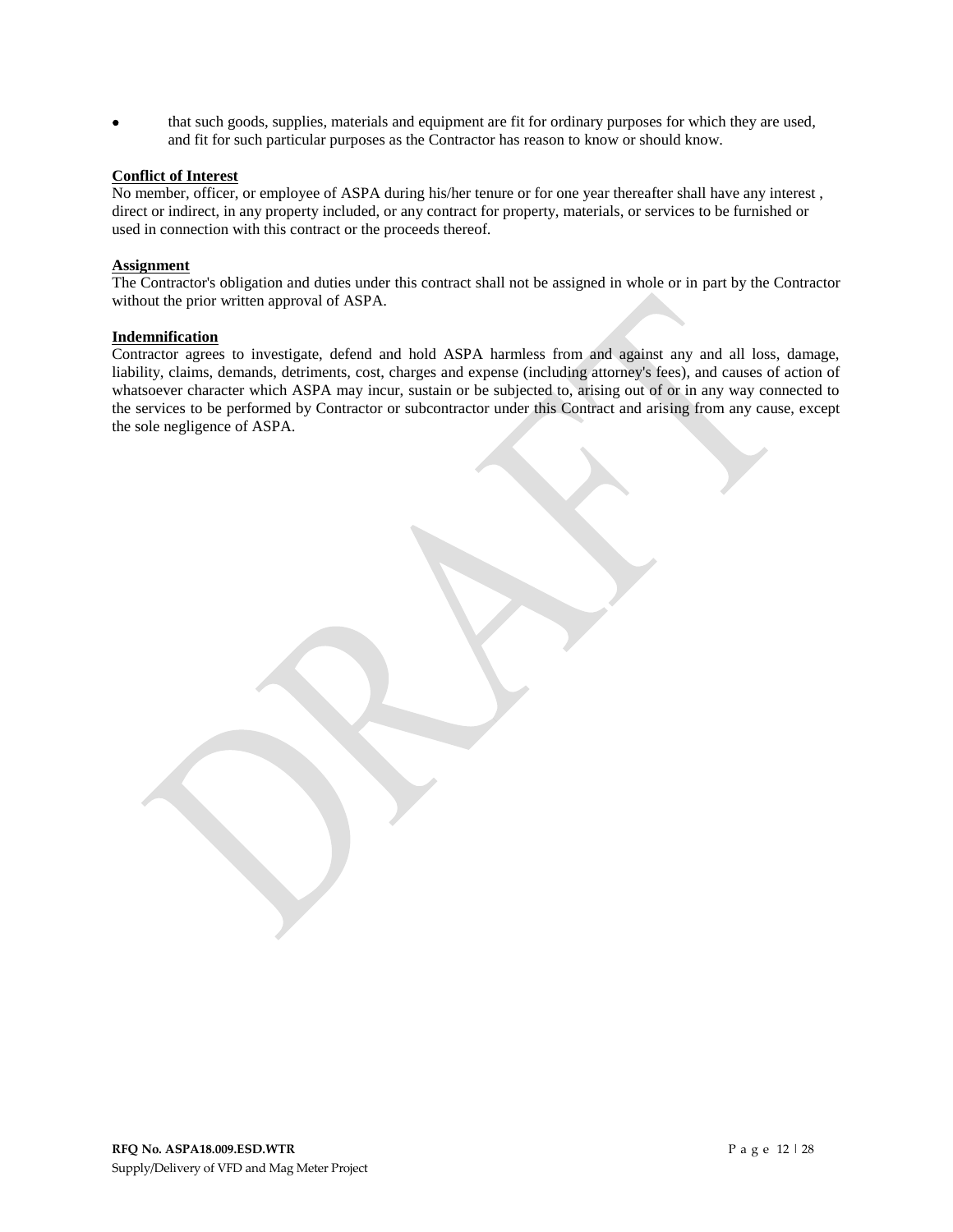## **ATTACHMENT A**

#### **OFFEROR'S TRANSMITTAL FORM**

Date:

AMERICAN SAMOA POWER AUTHORITY American Samoa Government

To Whom It May Concern:

The undersigned (hereafter called an Offeror),

(Corporation, Partnership or Individual)

hereby proposes and agrees to furnish all the necessary information pertaining to:

## **RFQ NO. ASPA18.009.ESD-WTR SUPPLY AND DELIVERY OF VARIABLE FREQUENCY DRIVES (VFDs) AND MAG METER PROJECT**

In accordance with the Scope of Purchase Proposal Form (Attachment F), General Terms and Conditions, the item Specifications and other procurement requirements specified in this document for the prices stated in the itemized proposal form(s) attached hereto, plus any and all sums to be added and/or deducted resulting from all extra and/or omitted work in accordance with the unit and/or lump sum prices stated in the itemized proposal form attached hereto.

The undersigned has read and understands the proposal requirements, and is familiar with and knowledgeable of the local conditions at the island-wide location(s) where the work is to be performed. The Offeror has read the RFQ Instructions and General Terms and Conditions attached to ascertain that all of the requirements (see boxes) of the Quotation are submitted in the Quotation envelope, with an original, one PDF electronic copy, and five (5) hard copies, at the date and time for Quotation opening. (See Page 6 of this document, "SPECIAL NOTICE TO PROSPECTIVE OFFERORS" to verify that all submittal requirement boxes have been checked).

| Signed |  |
|--------|--|
|        |  |
|        |  |
|        |  |

Date

**RFQ No. ASPA18.009.ESD.WTR** P a g e 13 | 28 Supply/Delivery of VFD and Mag Meter Project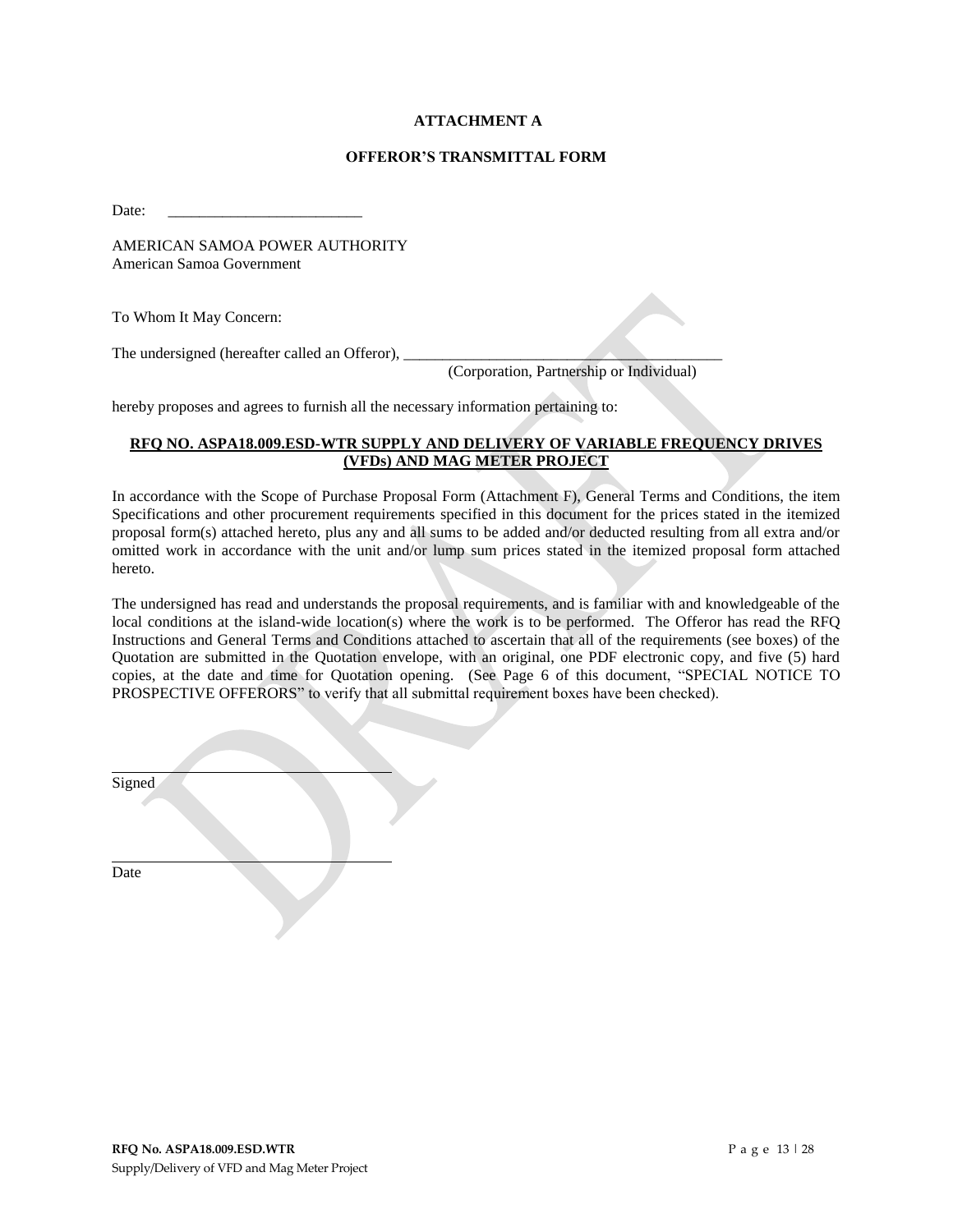## **ATTACHMENT B**

#### **OFFEROR'S PROPOSAL FORM**

In compliance with the above REQUEST FOR QUOTATIONS, the undersigned proposes to provide all materials in strict accordance with the General Conditions, General Requirements, Technical Specification Schedules, Specifications for the **Supply and Delivery of Variable Frequency Drives (VFDs) and Mag Meter (SEE MATERIALS AND EQUIPMENT SPECIFICATIONS)** 

|  | MATERIALS AND EQUIFMENT SFECIFICATIONS! |  |
|--|-----------------------------------------|--|
|  |                                         |  |
|  |                                         |  |

| TO:             | <b>American Samoa Power Authority, Attn: Procurement Manager</b>                 |  |  |
|-----------------|----------------------------------------------------------------------------------|--|--|
| <b>ADDRESS:</b> | PO Box PPB, Pago Pago, American Samoa96799                                       |  |  |
| TITLE:          | SUPPLY AND DELIVERY OF VARIABLE FREQUENCY DRIVES (VFDs) and<br><b>MAG METERS</b> |  |  |
| <b>RFQ NO.:</b> | RFO NO. ASPA18.009.ESD-WTR                                                       |  |  |
| <b>OFFEROR:</b> |                                                                                  |  |  |
| DATE:           | 2017                                                                             |  |  |

Lead time must be listed for the supply and delivery of VFDs and Mag Meters: \_\_\_\_\_\_\_\_\_\_\_\_\_\_\_\_\_\_\_\_\_\_\_\_\_\_\_\_\_\_\_\_\_

All blanks on the Quotation Form shall be typewritten or handwritten in blue or black ink.

| Item           | <b>OTY</b>                         | <b>UNIT</b> | <b>DESCRIPTION</b>                                           | U/COST | <b>AMOUNT</b> |  |
|----------------|------------------------------------|-------------|--------------------------------------------------------------|--------|---------------|--|
|                | MECHANICAL EQUIPMENT AND MATERIALS |             |                                                              |        |               |  |
|                |                                    | EA          | 25 HP, Dansfoss VLT® Brand Aqua Drive Variable               |        |               |  |
|                |                                    |             | Frequency Drive (VFD), 3X380 - 500 VAC,                      |        |               |  |
|                |                                    |             | IP66/NEMA 4X enclosure, 460 volts, Three (3) Phase,          |        |               |  |
|                |                                    |             | 60 hzAC with conformal coating, drive disconnect,            |        |               |  |
|                |                                    |             | Modbus and MCB 109 advanced analog I/O with spare            |        |               |  |
|                |                                    |             | fuses (packed of 3) – Vaipito Well #183                      |        |               |  |
| $\mathfrak{2}$ |                                    | lot         | 2 year parts warranty                                        |        |               |  |
| 3              |                                    | EA          | 30 HP, Dansfoss VLT® Brand Aqua Drive Variable               |        |               |  |
|                |                                    |             | Frequency Drive (VFD), 3X380 - 500 VAC,                      |        |               |  |
|                |                                    |             | IP66/NEMA 4X enclosure, 460 volts, Three (3) Phase,          |        |               |  |
|                |                                    |             | 60 hzAC with conformal coating, drive disconnect,            |        |               |  |
|                |                                    |             | Modbus and MCB 109 advanced analog I/O with spare            |        |               |  |
|                |                                    |             | fuses (packed of 3) – Tafuna Well #77                        |        |               |  |
| $\overline{4}$ |                                    | lot         | 2 year parts warranty                                        |        |               |  |
| 5              | $\overline{4}$                     | EA          | 20 HP, Danfoss VLT® Brand Aqua Drive Variable                |        |               |  |
|                |                                    |             | Frequency Drive (VFD), Single (1) Phase input and            |        |               |  |
|                |                                    |             | Three (3) Phase output power supply, IP66/NEMA 4X            |        |               |  |
|                |                                    |             | enclosure, 230 volts, 60 hzAC with conformal coating,        |        |               |  |
|                |                                    |             | drive disconnect, Modbus and MCB 109 advanced                |        |               |  |
|                |                                    |             | analog I/O with spare fuses (packed of $3$ ) – <b>Manua-</b> |        |               |  |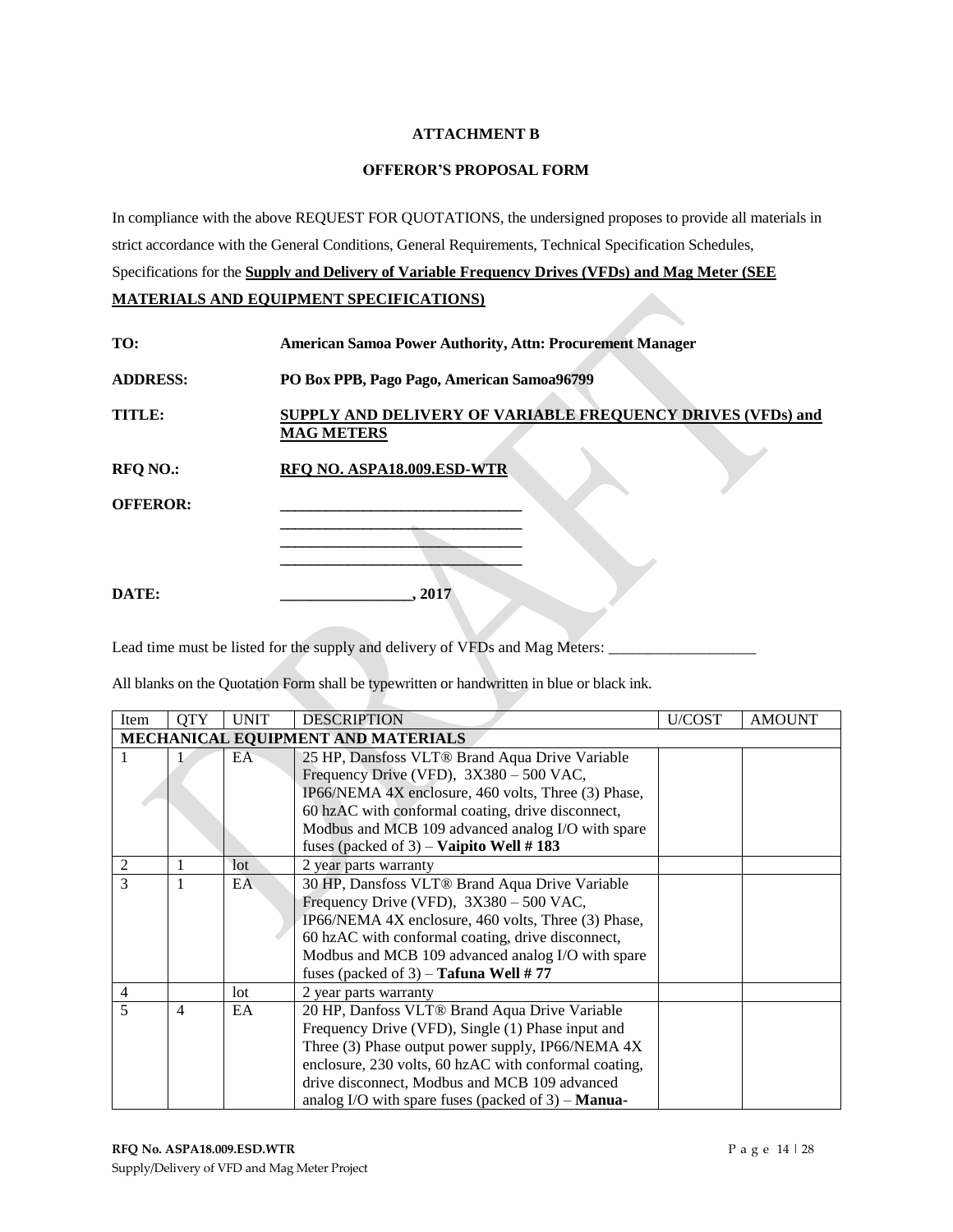|                |                |            | Tau Well # 213, 214, Afono Well # 176 & FMF Well                                                |  |
|----------------|----------------|------------|-------------------------------------------------------------------------------------------------|--|
|                |                |            | #181                                                                                            |  |
| 6              |                | lot        | 2 year parts warranty                                                                           |  |
| $\overline{7}$ | $\overline{4}$ | EA         | 10 HP, Danfoss VLT® Brand Aqua Drive Variable                                                   |  |
|                |                |            | Frequency Drive (VFD), Single (1) Phase input and                                               |  |
|                |                |            | Three (3) Phase output power supply, IP66/NEMA 4X                                               |  |
|                |                |            | enclosure, 230 volts, 60 hzAC with conformal coating,                                           |  |
|                |                |            | drive disconnect, Modbus and MCB 109 advanced                                                   |  |
|                |                |            | analog I/O with spare fuses (packed of $3$ ) – <b>Masefao</b>                                   |  |
|                |                |            | Well # 242 Ofu Well # 202                                                                       |  |
| 8              | 1              | lot        | 2 year parts warranty                                                                           |  |
| 9              | 8              | EA         | 5 HP, Danfoss VLT® Brand Aqua Drive Variable                                                    |  |
|                |                |            | Frequency Drive (VFD), Single (1) Phase input and                                               |  |
|                |                |            | Three (3) Phase output power supply, IP66/NEMA $4X$                                             |  |
|                |                |            | enclosure, 230 volts, 60 hzAC with conformal coating,                                           |  |
|                |                |            | drive disconnect, Modbus and MCB 109 advanced                                                   |  |
|                |                |            | analog I/O with spare fuses (packed of 3) - Aasu Well                                           |  |
|                |                |            | #128, Fagaitu'a Well #164, Aoa #152, Aunu'u                                                     |  |
|                |                |            | Well #302 and Ofu Well #203                                                                     |  |
| 10             | 1              | lot        | 2 year parts warranty                                                                           |  |
| 11             | $\overline{3}$ | EA         | 3 HP, Danfoss VLT® Brand Aqua Drive Variable                                                    |  |
|                |                |            | Frequency Drive (VFD), Single (1) Phase input and                                               |  |
|                |                |            | Three (3) Phase output power supply, IP66/NEMA 4X                                               |  |
|                |                |            | enclosure, 230 volts, 60 hzAC with conformal coating,                                           |  |
|                |                |            | drive disconnect, Modbus and MCB 109 advanced                                                   |  |
|                |                |            |                                                                                                 |  |
|                |                |            | analog I/O with spare fuses (packed of $3$ ) – <b>Fitiuta</b>                                   |  |
|                |                |            | Well # 207, and Fagaalu Well # 179                                                              |  |
| 12             | 1              | lot        | 2 year parts warranty                                                                           |  |
| 13             | $\overline{4}$ | EA         | 10 HP, Franklin submersible motor, Three (3) Phase,                                             |  |
|                |                |            | 230 volts, 60hzAC - FMF Well #181, Manua Well #                                                 |  |
|                | 3              |            | 213, 214 and Afono Well #176                                                                    |  |
| 14             |                | EA.        | 5 HP, Franklin submersible motor, Three (3) Phase,                                              |  |
|                |                |            | 230 volts, 60hzAC - Aasu Well #128, Masefao Well<br># 242 and Ofu Well # 202                    |  |
| 15             | $\overline{4}$ | EA         | 2 HP, Franklin submersible motor, Three (3) Phase,                                              |  |
|                |                |            |                                                                                                 |  |
|                |                |            | 230 volts, 60hzAC - Fagaitu'a Well #164, Aunu'u                                                 |  |
| 16             | $\overline{2}$ | EA         | Well #302, Ofu Well #203, Aoa Well #152<br>1.5 HP, Franklin submersible motor, Three (3) Phase, |  |
|                |                |            | 230 volts, 60hzAC - Fitiuta Well # 207 and Fagaalu                                              |  |
|                |                |            | <b>Well #179</b>                                                                                |  |
| 17             | 10             | EA         | Danfoss compact pressure transducer, MBS3000, 0-                                                |  |
|                |                |            | 100 psi, pressure range, 4-20mA, 316SS wetted parts,                                            |  |
|                |                |            | $1/2"\emptyset$ connection – For ten (10) wells                                                 |  |
| 18             | $\overline{4}$ | EA         | 4"Ø Series 80DI/SS VFD submersible pump                                                         |  |
|                |                |            | Flowmatic check valve, Female NPT with fusion epoxy                                             |  |
|                |                |            | - Vaipito Well #183, Tafuna Well #77, FMF Well #                                                |  |
|                |                |            | 181 and Manua Well #213                                                                         |  |
| 19             | $\overline{4}$ | <b>SET</b> | 4"Ø MJK brand Mag Flux flow meter, 7200 sensor,                                                 |  |
|                |                |            | ANSI, 304 SS carbon steel flanges, 316 SS electrodes                                            |  |
|                |                |            |                                                                                                 |  |
|                |                |            | with SCADA, ModBus, RS485, USB & Bluetooth                                                      |  |
|                |                |            | communication module. - Vaipito Well # 183, Tafuna                                              |  |
|                | $\overline{4}$ |            | Well #77, FMF Well #181 and Manua Well #213                                                     |  |
| 20             |                | <b>SET</b> | MJK Mag Flux converter and display with wall                                                    |  |
|                |                |            | mounting housing (with sensor mounted connection                                                |  |
|                |                |            | board, 120 VAC) - Vaipito Well #183, Tafuna Well #                                              |  |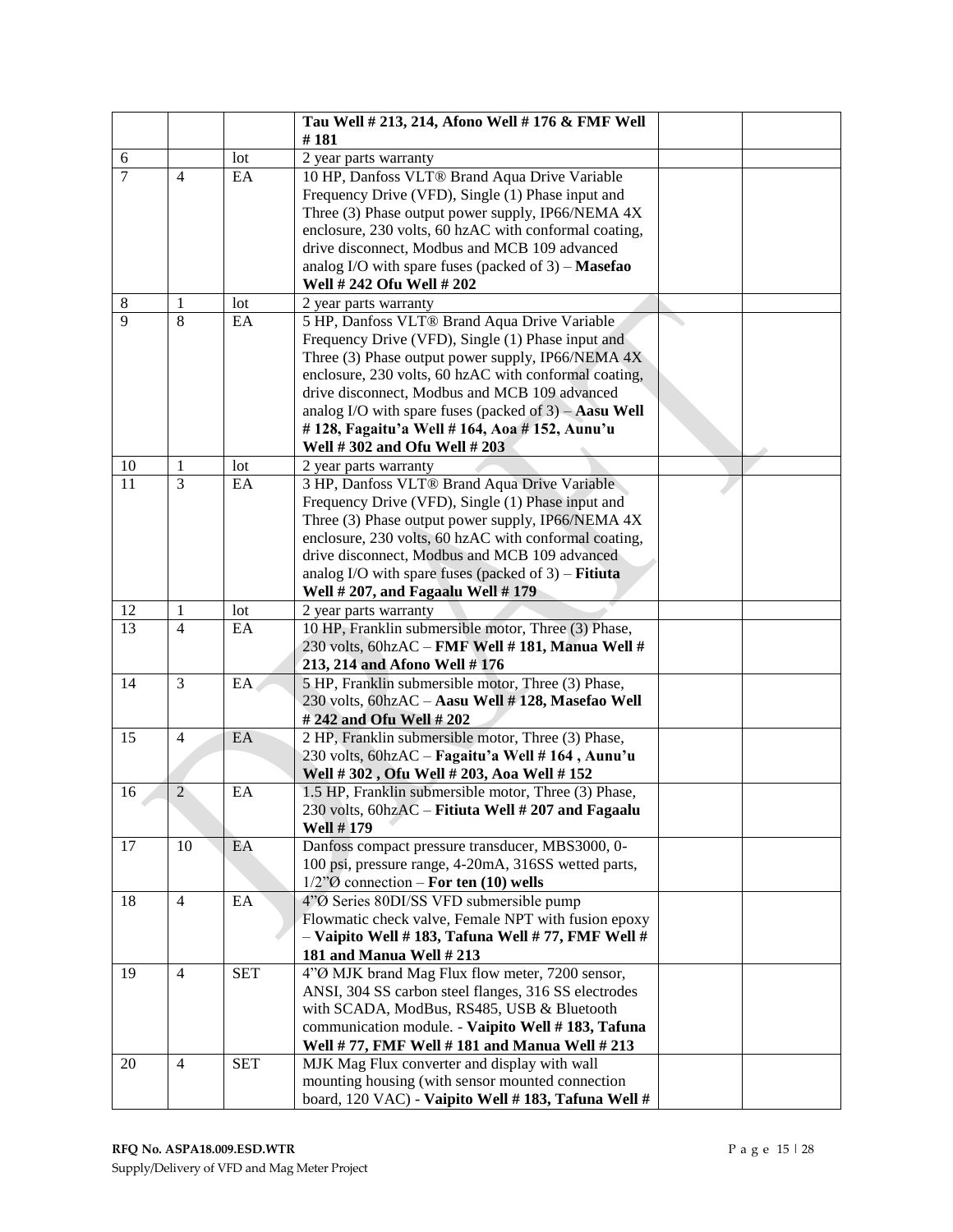|                                                                                                                                                                          |   |            | 77, FMF Well #181 and Manua Well #213                                                                                |  |  |  |
|--------------------------------------------------------------------------------------------------------------------------------------------------------------------------|---|------------|----------------------------------------------------------------------------------------------------------------------|--|--|--|
| 21                                                                                                                                                                       | 4 | <b>SET</b> | MJK flow sensor IP68/NEMA 6P, wall mounted                                                                           |  |  |  |
|                                                                                                                                                                          |   |            | electronics, sensor cable and connection board -                                                                     |  |  |  |
|                                                                                                                                                                          |   |            | Vaipito Well #183, Tafuna Well #77, FMF Well #                                                                       |  |  |  |
|                                                                                                                                                                          |   |            | 181 and Manua Well $#213$                                                                                            |  |  |  |
| 22                                                                                                                                                                       | 4 | EA         | $4\degree$ 316SS grounding ring flange - Vaipito Well #                                                              |  |  |  |
|                                                                                                                                                                          |   |            | 183, Tafuna Well #77, FMF Well #181 and Manua                                                                        |  |  |  |
|                                                                                                                                                                          |   |            | <b>Well #213</b>                                                                                                     |  |  |  |
| Above price shall include all costs such as, shipping, insurance and taxes and other cost that may be incurred to<br>satisfy the full requirements of the Bid Documents. |   |            |                                                                                                                      |  |  |  |
| Total Base Bid (FOB/CIF ASPA Tafuna):                                                                                                                                    |   |            |                                                                                                                      |  |  |  |
| (Amount in Words)                                                                                                                                                        |   |            |                                                                                                                      |  |  |  |
|                                                                                                                                                                          |   |            | The Offeror shall submit together with this bid all other resources, together with a corresponding schedule required |  |  |  |

The Offeror shall submit together with this bid all other resources, together with a corresponding schedule required to complete the job. Bids without the foregoing will be considered non-responsive and may cause the rejection of the bid at ASPA's sole discretion. All blanks on the Bid Form shall be typewritten or handwritten in blue or black ink.

1. SUBCONTRACTORS. A list of intended subcontracting firms or businesses together with the type or description of the work to be subcontracted shall be attached to this Bid Form.

IN WITNESS THEREOF, the undersigned has caused this instrument to be executed by its duly authorized

|          | officers on this __________ day of _______ | 2017. |
|----------|--------------------------------------------|-------|
| OFFEROR: |                                            |       |
| Company: |                                            |       |
| Name:    |                                            |       |
| Title:   |                                            |       |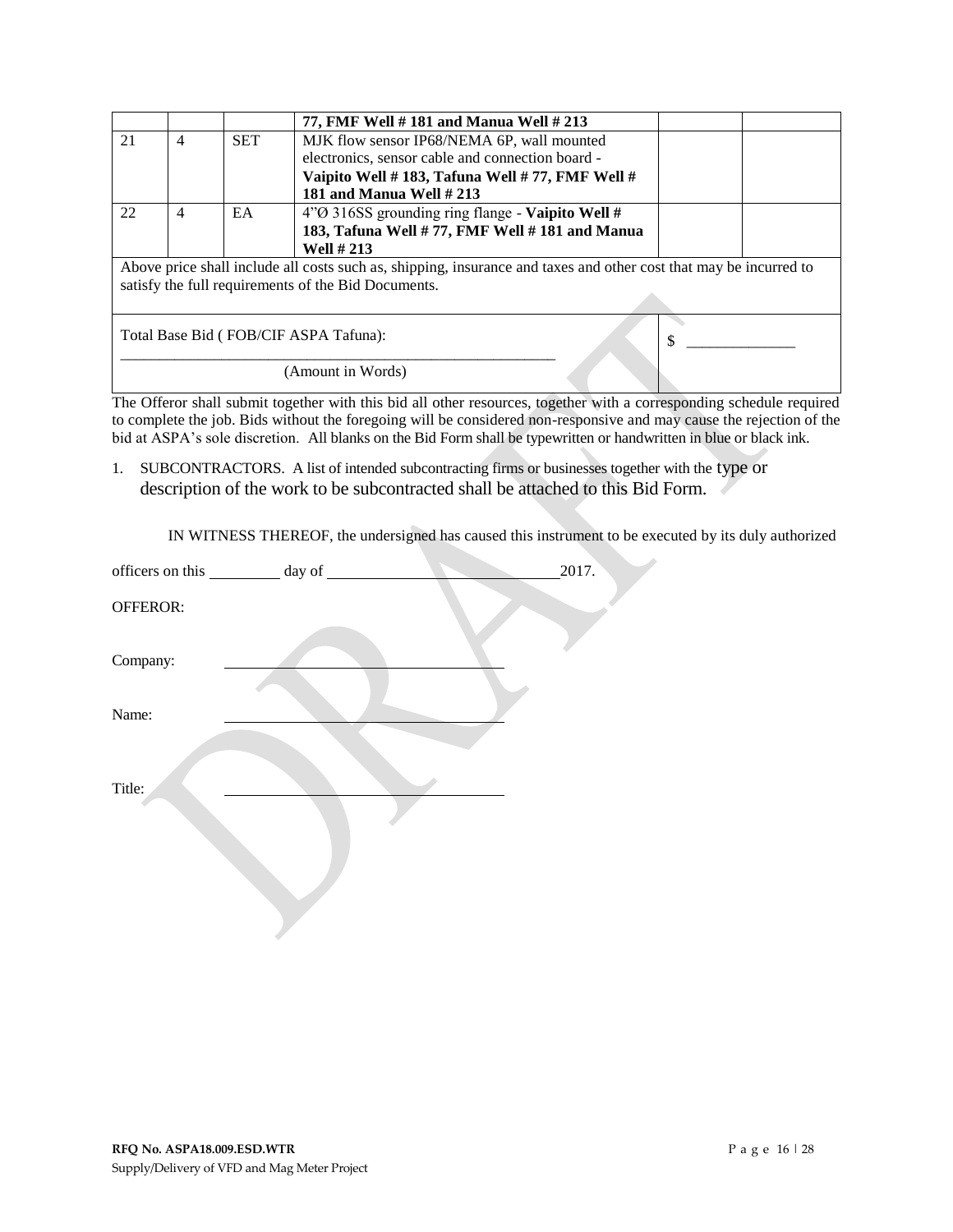## **ATTACHMENT C MATERIALS AND EQUIPMENT SPECIFICATION**

# **SUBMERSIBLE MOTOR**

The motor shall be of submersible induction type, non-rewindable, rated at 460 volts (for Three (3) Phase) and 230 volts (for Single (1) Phase input and Three (3) Phase power supply output) - as indicated on the operating requirements, 3450 rpm, 60 hertz AC. The motor shall be designed for continuous duty operation and shall have a minimum service factor of 1.10. The motor shall be water filled and shall incorporate a mechanical seal to restrict foreign matter from entering the motor. The thrust bearings shall be of ample capacity to carry the weight of all rotating parts plus the hydraulic thrust and shall be an integral part of the driver. It shall be equipped with expansion diaphragm to compensate for filling water expansion/contraction due to temperature changes.

**OPERATING REQUIREMENTS** – The VFD and Submersible Motor shall meet the following operating requirements: The Variable Frequency Drive (VFD) and the Submersible Motor shall be manufactured by Danfoss and Franklin respectively or ASPA approved equal.

| <b>Item</b>                 | <b>DESCRIPTION</b>           |             |              |  |
|-----------------------------|------------------------------|-------------|--------------|--|
| 1                           | Variable Frequency Drive     |             |              |  |
|                             | (VFD) Motor Control,         |             |              |  |
|                             | Three (3) Phase, 460 volts,  | 30 HP       | $25$ HP      |  |
|                             | 60 hzAC                      |             |              |  |
| $\mathcal{D}_{\mathcal{L}}$ | Franklin Motor               |             |              |  |
|                             | Horsepower Rating, HP        | NA          | NA           |  |
| $\mathcal{F}$               | <b>RPM</b>                   | <b>NA</b>   | <b>NA</b>    |  |
| 4                           | Maximum diameter of          |             |              |  |
|                             | submersible motor            | 6 inches    | 6 inches     |  |
| 5                           | <b>Voltage Rating, Volts</b> | 460 V       | 460 V        |  |
| 6                           | Phase / Hertz                | Three $(3)$ | Three $(3)$  |  |
|                             |                              | Phase / 60  | Phase $/ 60$ |  |

 $\mathcal{C}_{\mathcal{M}}$ 

| Item                        | <b>DESCRIPTION</b>                                                                                                                         |       |       |                 |
|-----------------------------|--------------------------------------------------------------------------------------------------------------------------------------------|-------|-------|-----------------|
| 1                           | Variable Frequency Drive<br>(VFD) Motor Control,<br>Single (1) Phase input and<br>Three (3) Phase output<br>voltage, 230 volts, 60<br>hzAC | 20 HP | 10 HP | 5 HP            |
| $\mathcal{D}_{\mathcal{L}}$ | Franklin Submersible<br>Motor Rating, Three (3)<br>Phase, 230 volts, 60hzAC                                                                | 10 HP | 5 HP  | $2$ HP & $3$ HP |
|                             | <b>RPM</b>                                                                                                                                 | 3450  | 3450  | 3450            |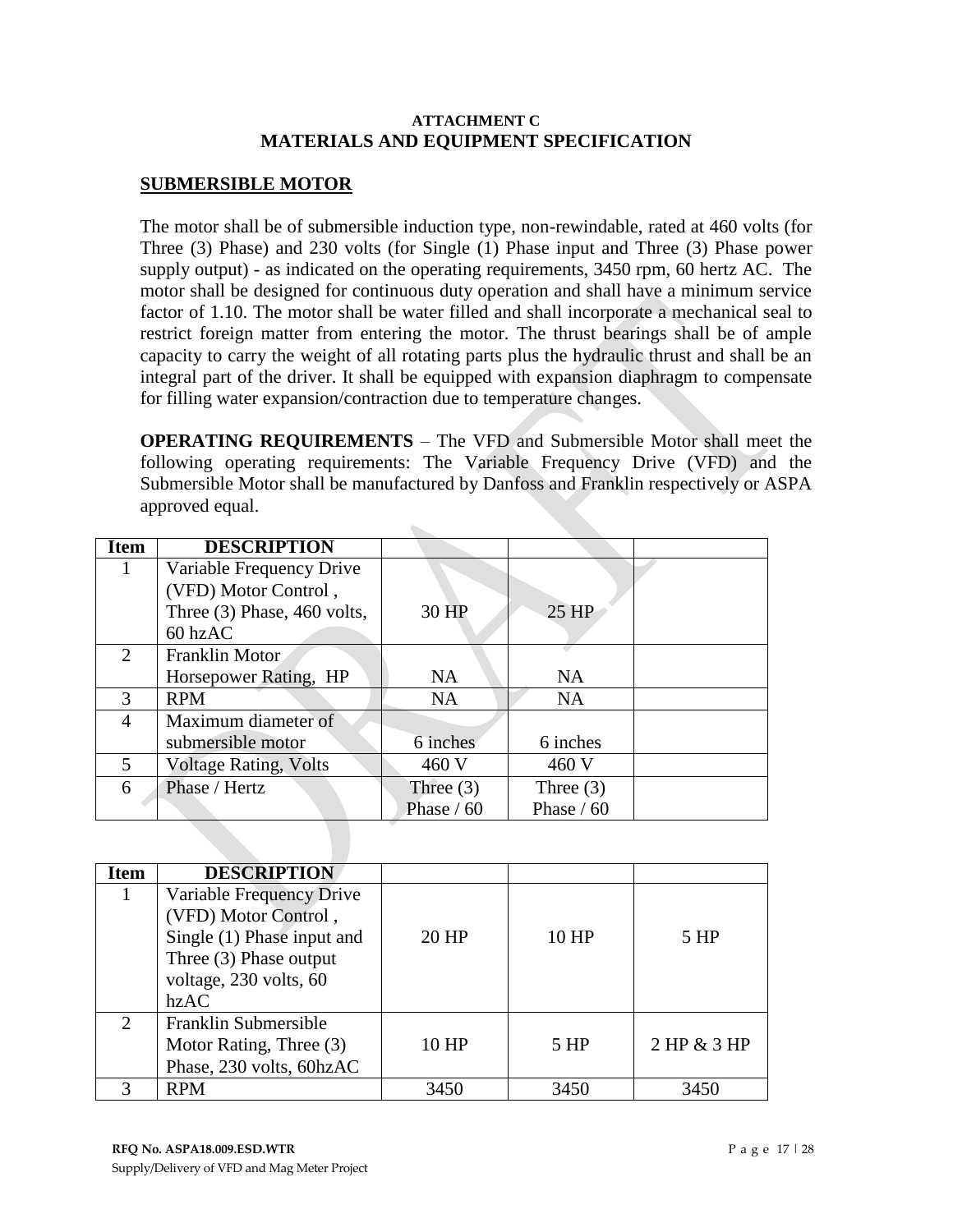| 4 | Maximum diameter of          |               |               |                       |
|---|------------------------------|---------------|---------------|-----------------------|
|   | submersible motor            | 6 inches      | 4 inches      | 4 inches              |
| 5 | <b>Voltage Rating, Volts</b> | 230 V         | 230 V         | 230 V                 |
| 6 | Phase / Hertz                | Single $(1)$  | Single $(1)$  | Single $(1)$          |
|   |                              | Phase Input - | Phase Input - | Phase Input -         |
|   |                              | Three $(3)$   | Three $(3)$   | Three $(3)$           |
|   |                              | Output        | Output        | <b>Output Voltage</b> |
|   |                              | Voltage $/60$ | Voltage / 60  | $/60$ hzAC            |
|   |                              | hzAC          | hzAC          |                       |

| <b>Item</b>    | <b>DESCRIPTION</b>           |               |  |
|----------------|------------------------------|---------------|--|
| $\mathbf{1}$   | Variable Frequency Drive     |               |  |
|                | (VFD) Motor Control,         |               |  |
|                | single $(1)$ phase input and | 3 HP          |  |
|                | three $(3)$ phase output     |               |  |
|                | voltage, 2300 volts, 60      |               |  |
|                | hzAC                         |               |  |
| $\overline{2}$ | Franklin Submersible         |               |  |
|                | Motor Rating, Three (3)      | $1-1/2$ HP    |  |
|                | Phase, 230 volts, 60hzAC     |               |  |
| 3              | <b>RPM</b>                   | 3450          |  |
| 4              | Maximum diameter of          |               |  |
|                | submersible motor            | 4 inches      |  |
| 5              | <b>Voltage Rating, Volts</b> | 230 V         |  |
| 6              | Phase / Hertz                | Single $(1)$  |  |
|                |                              | Phase Input - |  |
|                |                              | Three $(3)$   |  |
|                |                              | Output        |  |
|                |                              | Voltage / 60  |  |
|                |                              | hzAC          |  |

# **VARIABLE FREQUENCY DRIVE (VFD) MOTOR CONTROL**

## **VARIABLE FREQUENCY DRIVE (VFD)**

The Danfoss VLT Drive Variable Frequency Drive (VFD) shall be **IP66 / enclosed type NEMA 4X.** The Drive shall meet the following requirement listed below: **Main Supply:** 

| For Single (1) Phase Input and Three (3) Phase Output Power Supply: |                        |  |  |  |
|---------------------------------------------------------------------|------------------------|--|--|--|
| Supply Voltage:                                                     | 180 - 250 Volts, ± 10% |  |  |  |
| Supply Frequency:                                                   | 60 hzAC                |  |  |  |
| Displacement Power factor (cos Ø) near unity:                       | (> 0.98)               |  |  |  |
| Switching on Input Supply L1, L2:                                   | 1 - 2 times/min        |  |  |  |
| Output Data (U, V)                                                  |                        |  |  |  |
| Output Voltage:                                                     | $0 - 100\%$ of Supply  |  |  |  |
| Switching on Output:                                                | Unlimited              |  |  |  |
|                                                                     |                        |  |  |  |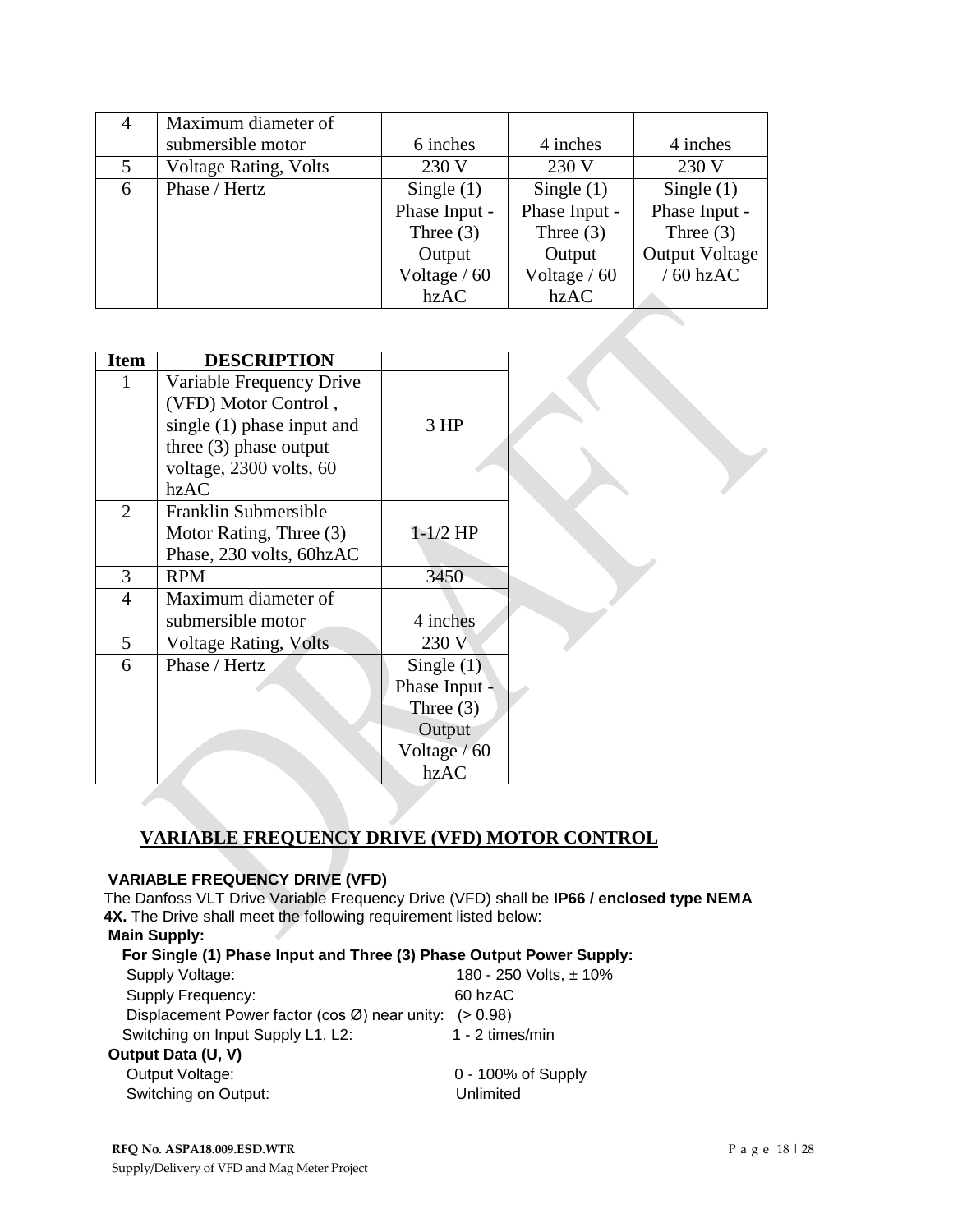| Ramp Times:                                                                 | 1 - 3600 seconds                   |  |  |  |  |
|-----------------------------------------------------------------------------|------------------------------------|--|--|--|--|
| Closed Loop:                                                                | 0 - 132 Hz                         |  |  |  |  |
| For Three (3) Phase Power Supply:                                           |                                    |  |  |  |  |
| Supply Voltage:                                                             | 380 - 500 Volts, ± 10%             |  |  |  |  |
| Supply Frequency:                                                           | 60 hzAC                            |  |  |  |  |
| Displacement Power factor (cos $\varnothing$ ) near unity: (> 0.98)         |                                    |  |  |  |  |
| Switching on Input Supply, L1, L2, L3:                                      | 1 - 2 times/min                    |  |  |  |  |
| Output Data (U, V, W)                                                       |                                    |  |  |  |  |
| Output Voltage:                                                             | 0 - 100% of Supply                 |  |  |  |  |
| Switching on Output:                                                        | Unlimited                          |  |  |  |  |
| Ramp Times:                                                                 | 1 - 3600 seconds                   |  |  |  |  |
| Closed Loop:                                                                | $0 - 132$ Hz                       |  |  |  |  |
| <b>Digital Inputs</b>                                                       |                                    |  |  |  |  |
| Programmable Digital Inputs:                                                | $6*$                               |  |  |  |  |
| Logic:                                                                      | PNP or NPN                         |  |  |  |  |
| Voltage Level:                                                              | $0 - 24 VDC$                       |  |  |  |  |
| * Two of the inputs can be used as digital outputs                          |                                    |  |  |  |  |
| <b>Analogue Reference Inputs</b>                                            |                                    |  |  |  |  |
| Analogue Inputs:                                                            | 2                                  |  |  |  |  |
| Modes:                                                                      | Voltage or Current                 |  |  |  |  |
| Voltage Level:                                                              | -10 to + 10 $V$ (scaleable)        |  |  |  |  |
| <b>Current Level:</b>                                                       | 0/4 to 20 mA (scaleable)           |  |  |  |  |
| <b>Pulse Inputs</b>                                                         |                                    |  |  |  |  |
| Programmable Pulse Input:                                                   | $\overline{2}$                     |  |  |  |  |
| Voltage level:                                                              | 0 - 24 VDC (PNP positive<br>logic) |  |  |  |  |
| Pulse Input Accuracy:                                                       | (0.1 - 110 kHz)                    |  |  |  |  |
| * Two of the digital inputs can be used for pulse inputs                    |                                    |  |  |  |  |
| <b>Analogue Output</b>                                                      |                                    |  |  |  |  |
| Programmable analogue outputs:                                              | 1                                  |  |  |  |  |
| Current range @ analogue output:                                            | $0/4 - 20$ mA                      |  |  |  |  |
| <b>Relay Outputs</b>                                                        |                                    |  |  |  |  |
| Programmable relay outputs:                                                 | (240 VAC, 2A & 400 VAC, 2A)        |  |  |  |  |
| <b>Field Bus Communication</b>                                              |                                    |  |  |  |  |
| ModBus, RTU, ModBus TCP, BacNet, DeviceNet, ProfiBus, CanOpen, Ethernet and |                                    |  |  |  |  |
| Profinet, <b>SCADA</b> connection                                           |                                    |  |  |  |  |
| <b>Temperature</b>                                                          |                                    |  |  |  |  |
| <b>Ambient Temperature:</b>                                                 | up to $55^{\circ}$ C               |  |  |  |  |
| <b>BUILT - IN PROTECTION</b>                                                |                                    |  |  |  |  |
| <b>System Overload</b>                                                      |                                    |  |  |  |  |
| <b>Motor Failures</b>                                                       |                                    |  |  |  |  |
| Motor & Drive overloading                                                   |                                    |  |  |  |  |
| Voltage Disturbances                                                        |                                    |  |  |  |  |
| <b>Power Surges</b>                                                         |                                    |  |  |  |  |
| Loss of Phase                                                               |                                    |  |  |  |  |
| Phase to Phase and Phase to Ground Short Circuit                            |                                    |  |  |  |  |
|                                                                             |                                    |  |  |  |  |
| <b>Ground Fault</b>                                                         |                                    |  |  |  |  |
| Switching on Input/Output                                                   |                                    |  |  |  |  |
| <b>Electrical disturbances</b>                                              |                                    |  |  |  |  |
| Over Voltage                                                                |                                    |  |  |  |  |
| <b>Over Current</b>                                                         |                                    |  |  |  |  |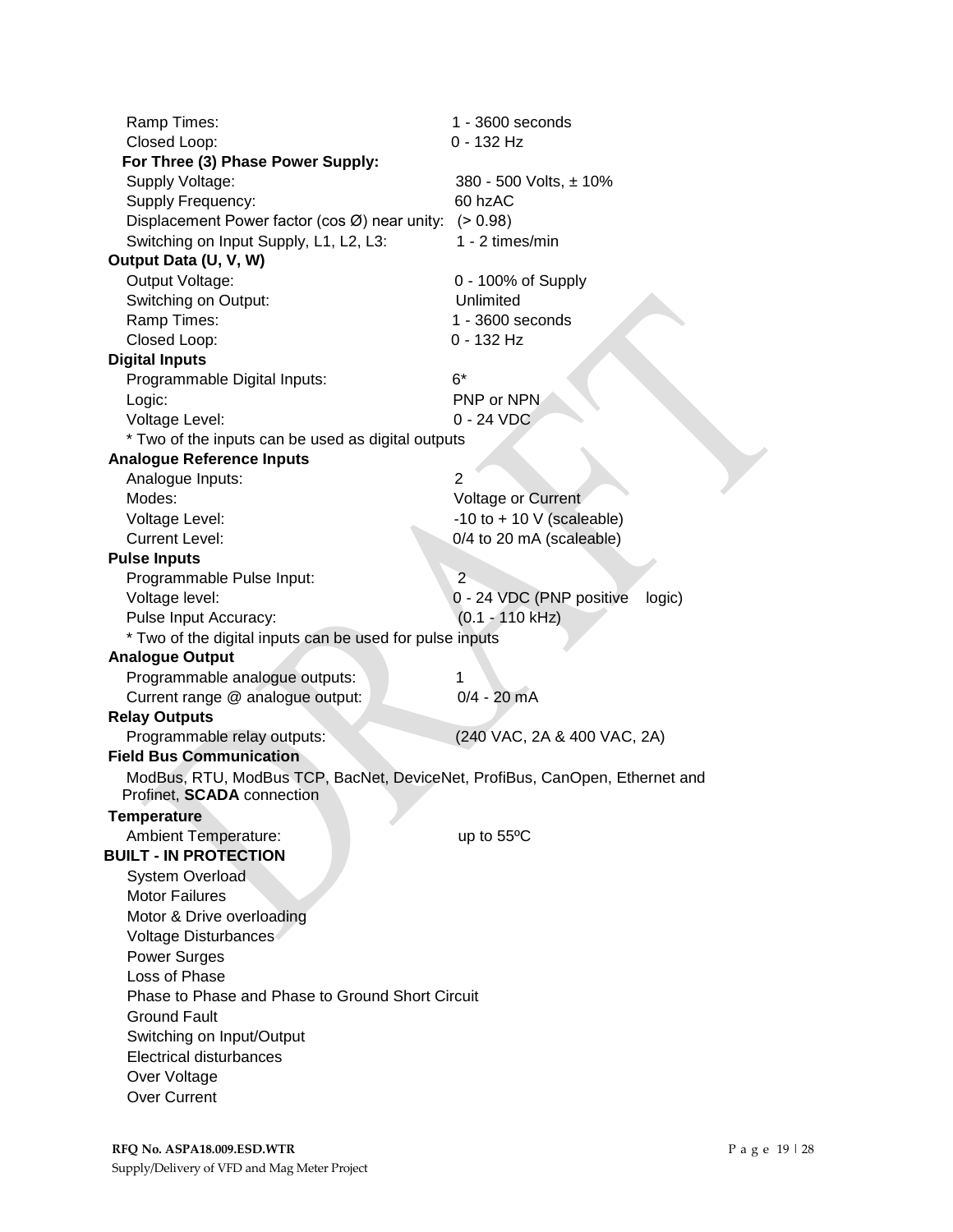Under Voltage External Fault Over Temperature **Compact Pressure Transducer** Type: Danfoss MBS3000 Accuracy, max.: 1.00% Accuracy, typical 0.5% Output signal type: 4 - 20 mA, 2 - wire transmitter Operating temp.:  $-40$  to 185 °F Process Connection: 1/2" NPT, Male Pressure Range: 0 – 7 Bar Pressure unit reference: Gauge (relative) Response time, max. (ms) 4 ms Pressure connection standard: ANSI/ASME B1.20.1

# **ELECTRO-MAGNETIC MAG METER**

# **SYSTEM DESCRIPTION**

Sensors, signal processors, displays, hardware and wiring to produce flow indication, flow totals, data logging, flow trend lines, SCADA system communications, control I/O and alarm data along with transmitting a linear signal proportional to the current flow rate in the closed pipe location indicated in the plans.

The electromagnetic flow measurement system shall consist of a Flow Sensor which uses Faradays law of electromagnetic induction along with a microprocessor based Flow Converter and Display.

The flow meter shall have built in self-diagnostics, technician service functions and be suitable for use with the manufacturer's system certifying kit to confirm meter's sensor functions, accuracy of electronics including a calibration check of electronics at a zero flow and a mid-range flow rates, and for confirming all components meet factory specifications for accuracy and feature operation.

# **FLOW SENSOR**

Construction: The sensor shall be produced from 304 stainless steel pipe, coils, 316L stainless steel electrodes and a hard rubber liner, soft rubber liner, or PTFE liner as required for compatibility with the media. The sensor shall have a stainless steel outer jacket or carbon steel outer jacket, carbon steel or stainless steel ANSI 150 psi or optionally ANSI 300 psi, ANSI Class D or ANSI Class E flanges. Carbon steel exterior components as well as the exterior of the flow tube shall be protected with two part epoxy coating for corrosion resistance.

Installation: A minimum of 3 pipe diameters up stream and 2 pipe diameters down stream of straight smooth pipe are recommended. (Consult Factory for any variations.)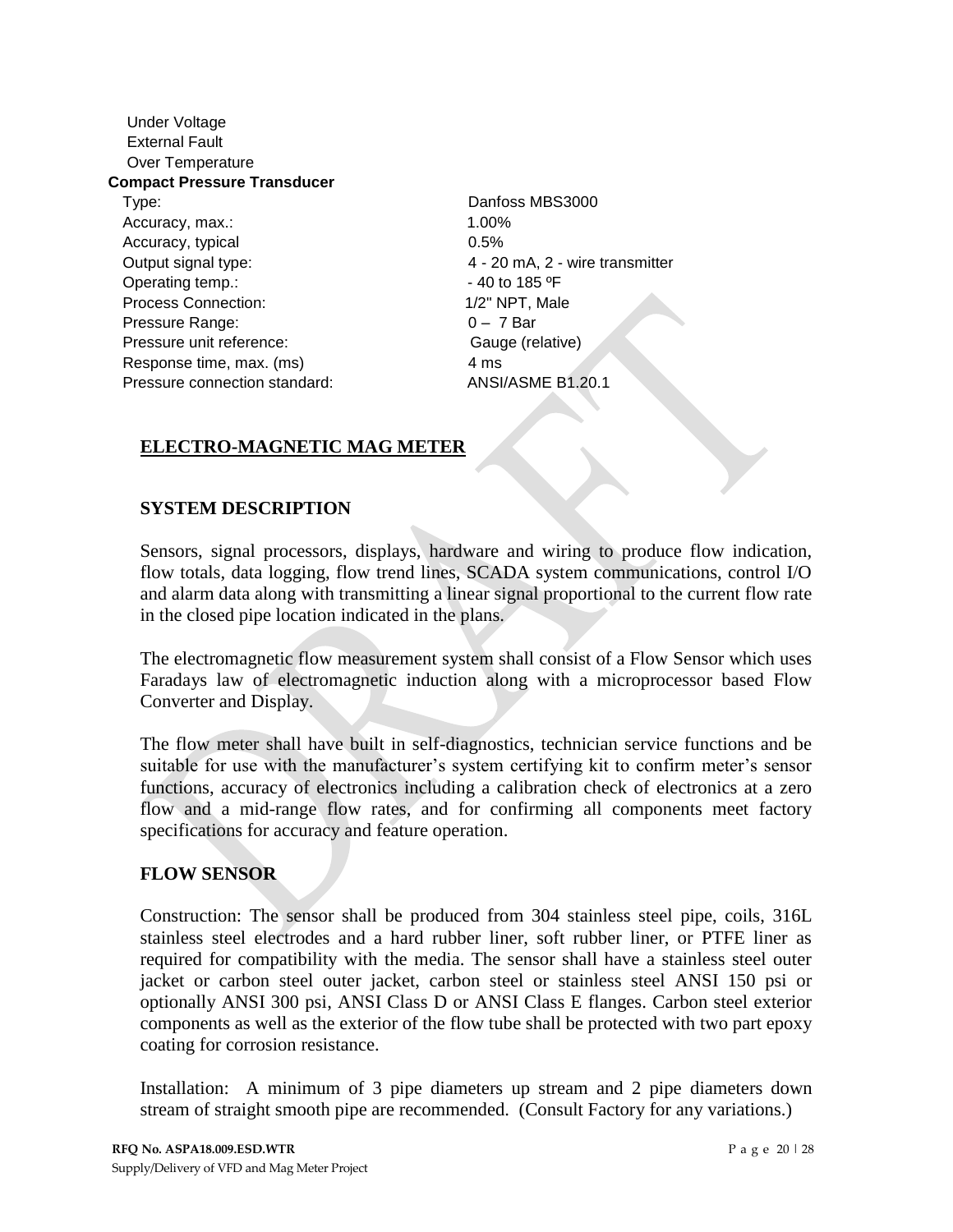- a. Flow Sensor Operating Temperature shall be: Media Temperature -25ºC to 110ºC (- 13°F to  $+230$ °F), Ambient Temperature -30°C to 80°C (-22°F to  $+176$ °F).
- b. Flow Sensor Sizing shall conform to the manufacturer's sizing recommendations for the expected flow rates per the table below:

|                 | Min and max flow: |                |             |           |          |         |                               |          |
|-----------------|-------------------|----------------|-------------|-----------|----------|---------|-------------------------------|----------|
|                 | Qmin:             | Qmax:          |             | Omin:     | Qmax:    |         | <b>Qmin:</b>                  | Qmax:    |
| Sze             | $0.6$ fts         | $30$ $\hbar$ s | Size:       | $0.6$ fts | $30$ fts | Sizo:   | $0.6$ fts                     | $30$ fts |
|                 | (gom)             | [gpm]          |             | (gom)     | (gom)    |         | (gom)                         | (gpm)    |
|                 |                   |                | ₩.          | 0.005     | 49.76    | 215"    | 10.52                         | 523.9    |
|                 |                   |                | $1^{\circ}$ | 1.550     | 77.82    | з       | 15.03                         | 706.0    |
|                 |                   |                | 116         | 2.540     | 127.4    | 4"      | 24.87                         | 1246     |
| к.              | 0.001             | 4.45           | 115         | 3,984     | 100.7    | 57      | 38.92                         | 1946     |
| 16              | 0.550             | 28.0           | 2"          | 6.226     | 310.7    | 67      | 55.01                         | 2800     |
|                 | Min and max flow: |                |             |           |          |         |                               |          |
|                 | Qmin:             | Qmax:          |             | Cmm:      | Omax:    |         | Omin:                         | Qmax:    |
| Size:           | $0.6$ fts         | 30 fts         | Sizo:       | $0.6$ fm  | $30$ fm  | Size:   | $0.6$ fm                      | 30 fts   |
|                 | (gpm)             | (gpm)          |             | (gpm)     | (gpm)    |         | (gpm)                         | kapm)    |
| 8*              | 00.50             | 4070           | 18          | 506.3     | 25210    | 36      | 2017                          | 100800   |
| 10 <sup>o</sup> | 155.4             | 7780           | 20°         | 620.8     | 31120    | 40"     | 2407                          | 124500   |
| 12"             | 224.1             | 11206          | 24"         | 000.1     | 44010    | 48*     | 3684                          | 170300   |
| 14"             | 305.1             | 15258          | 28          | 1220      | 74020    |         | 20mA output is factory preset |          |
| 16"             | 308.5             | 19919          | 32          | 1504      | 70620    | to Omax |                               |          |

**Flow Sensor Sizing** 

- c. Flow Sensor shall be capable of being installed for permanent burial or submergence up to 30 ft. (IP 68/NEMA 6P) using manufacturer's submergence and waterproofing kits. Flow sensor shall be capable of temporary (30 minutes) submergence up to 3 ft. (IP 67) without a submergence kit.
- d. Flow Sensor shall be full bore internal diameter throughout to reduce liner erosion and reduce turbulence at high flow ranges.
- e. Flow Sensor shall be factory calibrated and wet tested to deliver  $\pm 0.25\%$  reading accuracy for sizes from  $\frac{1}{4}$  inch up to 12 inch diameters, and  $\pm 0.5\%$  reading accuracy up from 14 inch to 20 inch diameters,  $\pm 1\%$  reading accuracy from 24 inch to 40 inch diameters, and  $\pm 2\%$  reading accuracy in sizes above 40 inches diameter. Accuracies will be NIST Traceable.
- f. Flow Sensor shall be delivered with a calibration certificate for verification of performance.
- g. The Flow Sensor shall have calibration and flow set up data marked on the sensor.
- h. No tools or instruments shall be required to enter or confirm calibration data during set-up.
- i. The Flow Sensor shall have no electronic components except the electrodes and coils.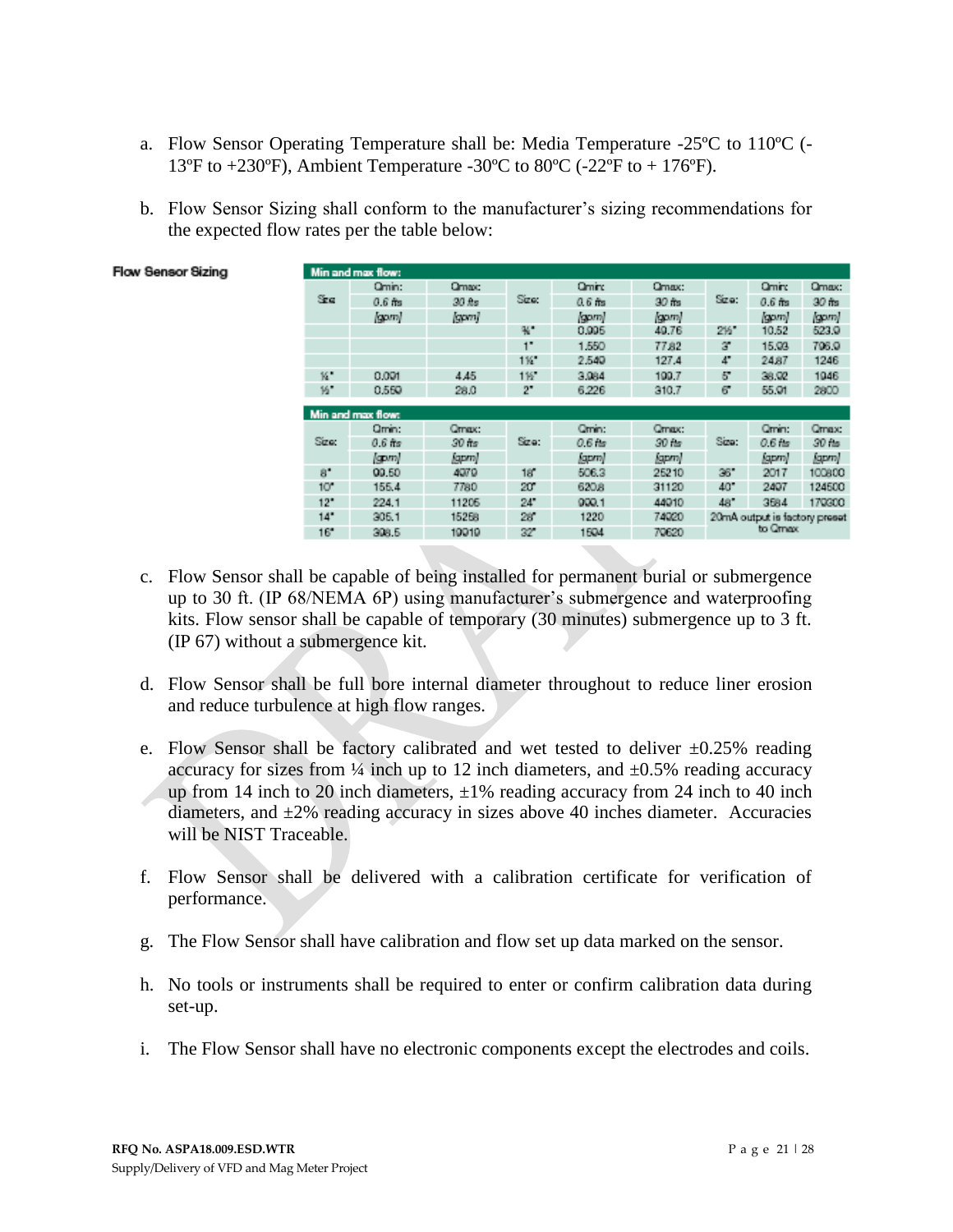- j. Flow Sensor shall be capable of operating in 100% humidity on a permanent basis with manufacturer's recommended gel potting.
- k. Flow sensor shall be capable of being mounted in at angles up to 45º from vertical around the centre axis of a horizontal pipe.
- l. Flow Sensor shall be capable of being installed in any direction without regard to flow direction.
- m. The Flow Sensors 316L electrodes shall be lobed so as to create a scouring effect with flow through the tube.
- n. The Flow Sensor shall also include a grounding electrode to eliminate the need for grounding rings in wastewater applications (except when using non-conducting pipe).

# **FLOW CONVERTER**

- a. Flow Converter shall have an enclosure rating of IP 67 (NEMA 6).
- b. Flow Converter shall have a measurement accuracy of  $\pm 0.1\%$ .
- c. Flow Converter shall energize and detect signals generated at the flow Sensor electrodes and self-adjust frequency and amplitude to maximize accuracy across a wide range of flow velocities.
- d. Flow Converter shall include program for periodic self-cleaning off the Flow Sensor electrodes using cyclic reverse polarization systems to prevent material attachment and to detach plated materials.
- e. Flow Converter shall be capable of measuring fluid velocities in low 0 to 0.2m/S (0.6ft/sec.) and up to a maximum velocity up to 10m/s (30ft/sec).
- f. Maximum accuracies shall be achieved from 2% of the flow sensors maximum flow rate up through the sensors maximum flow rate.
- g. Flow Converter shall be a flow rate transmitter with a fully scaleable 4-20mA output proportional to all or part of the full-scale flow rate and capable of transmitting with a maximum line load of 800 Ω.
- h. The Flow Converter shall be capable of transmitting a 4-20mA output proportional to the flow in either direction, or 4-20 mA proportional to flow in both directions, selectable after installation.
- i. Flow Converter shall have one voltage free electromechanical relay rated for a maximum of 50VDC at 1 Amp one voltage free relay rated for 50VAC/VDC 120mA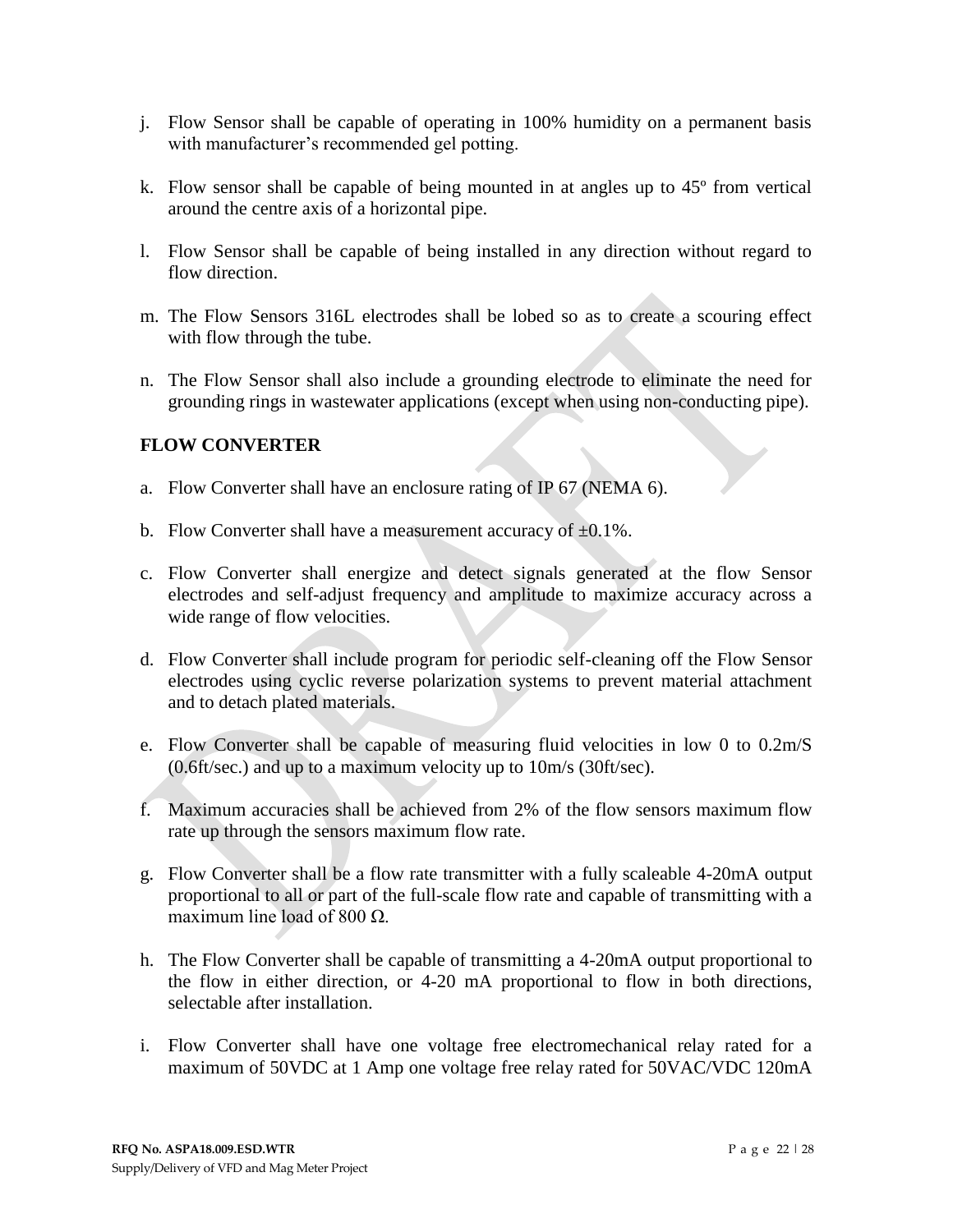max. Both relays are programmable for totalizer counter output, batch counters, high/low flow alarm, system error, empty pipe alarm, and flow direction indication.

- j. The Flow Converter shall accept one external digital input rated at a maximum of 30VDC with a signal less than 5VDC registered as  $= 0$  and a signal greater than 10 VDC as registered as  $= 1$ , minimum pulse length 100ms. Digital input can be used for reset of batch counters, start and stop batches or alarm acknowledgement.
- k. The Flow Converter shall be capable of reading flow in both directions and have three re-settable totalizers and three non-resettable totalizers capable of totalizing the total flow or net flow in both directions.
- l. The Flow Converter shall have two batch counters utilizing dynamic adaptive batch counting to minimize under shooting and over shooting of batch volume by selfadjusting the batch cycle based on actual batch size measurement results.
- m. Flow Converter shall have a MODBUS RTU-mode for control and communication using either the MJK MagFlux Display unit or for communication with a PLC. The manufacturer shall supply a document with the list of program registers upon request.
- n. Flow Converter shall use an RS 485 communication interface capable of transmitting up to 3000 ft. the controls and data in the MODBUS RTU mode to a PLC or MJK Display Unit.
- o. Flow Converter shall be capable of operating without a display, with a remote display, with an integral display or as a member of a group of two to four converters working from a single display.
- p. Flow converter shall be capable of being operated remote to the Flow Sensor.
- q. Converter shall have CE conformance for radio signal input and output immunity.
- r. Flow converter shall have user adjustable low flow cut off for automatic zeroing of flow rate, totalizing and mA output. No external switching shall be required to achieve zero flow.
- t. Flow Converter dimensions with cover or display unit attached shall not exceed 6.4" W x 5.9"H x 3.5"D.
- u. Flow Converter and must be capable of interchanging with any other flow sensor from the same manufacturer, without the use of electronic memory media exchange.
- v. Flow Converter must be capable of being remote mounted up to 150 ft from the flow sensor and require only one set of communication cabling to the sensor for operation.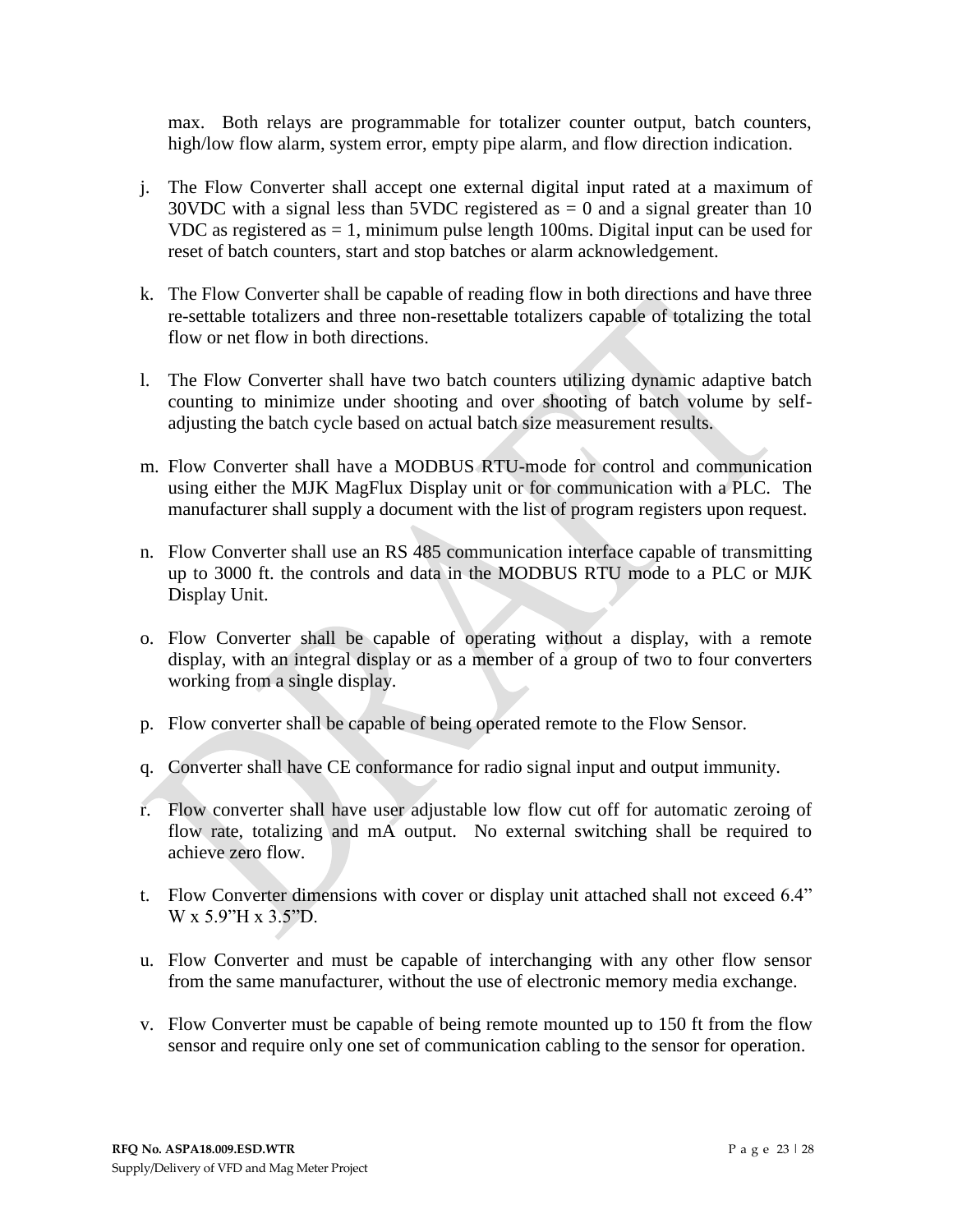# **DISPLAY UNIT**

- a. Display Unit shall be a white dot matrix 64 x128 pixel graphic backlit display.
- b. Display Unit shall allow up to four lines of customizable text with automatic font scaling allowing maximum size up to  $\frac{1}{2}$  an inch for the primary measurement parameter.
- c. Display Unit shall indicate flow, flow direction, volume, totalizers, configuration, and set-up operations in plain English text.
- d. The Display Unit shall display a graphical trend line of the flow history which can be expanded to show greater detail down to 5 minutes increments of flow rates.
- e. The Display Unit shall collect 160,000 flow data points with date and time at user specified time intervals, and data log daily flow totals.
- f. The Display Unit shall communicate with the Flow Converter using a MODBUS RTU mode using RS485 communications on standard twisted wires for distances up to 3000 ft.
- g. The Display Unit shall be capable of controlling, configuring, and data logging for up to four Flow Converters and flow sensors at the same time with simultaneous displays of measurements.
- h. The Display unit shall also have options for Modbus or Profibus data transmission in addition to the Converter communications modes.
- i. The Display Unit shall hold all settings in a flash memory in the event of a power outage. Battery back-up is not acceptable.
- j. The Display Unit shall have a USB port for connection or options for Blue Tooth communication to a personal computer for downloading data in CSV file types suitable for use with commonly available spreadsheet and data management software. The USB port shall also be capable of letting the operator store all flow meter settings as a file on a PC, configure the flow meter converter from a PC, upload software updates, and upload standard configurations.
- k. The Display Unit shall be able to be remote mounted up to 3000 feet from Flow Converters.
- l. The Display Unit shall have four keypad buttons for configuration and operation by the user and for use as a digital input for control.
- m. The Display unit shall be capable of showing 'pop-up' alarm messages which shall persist as long as the alarm condition exists and will disappear 5 minutes after alarm stops.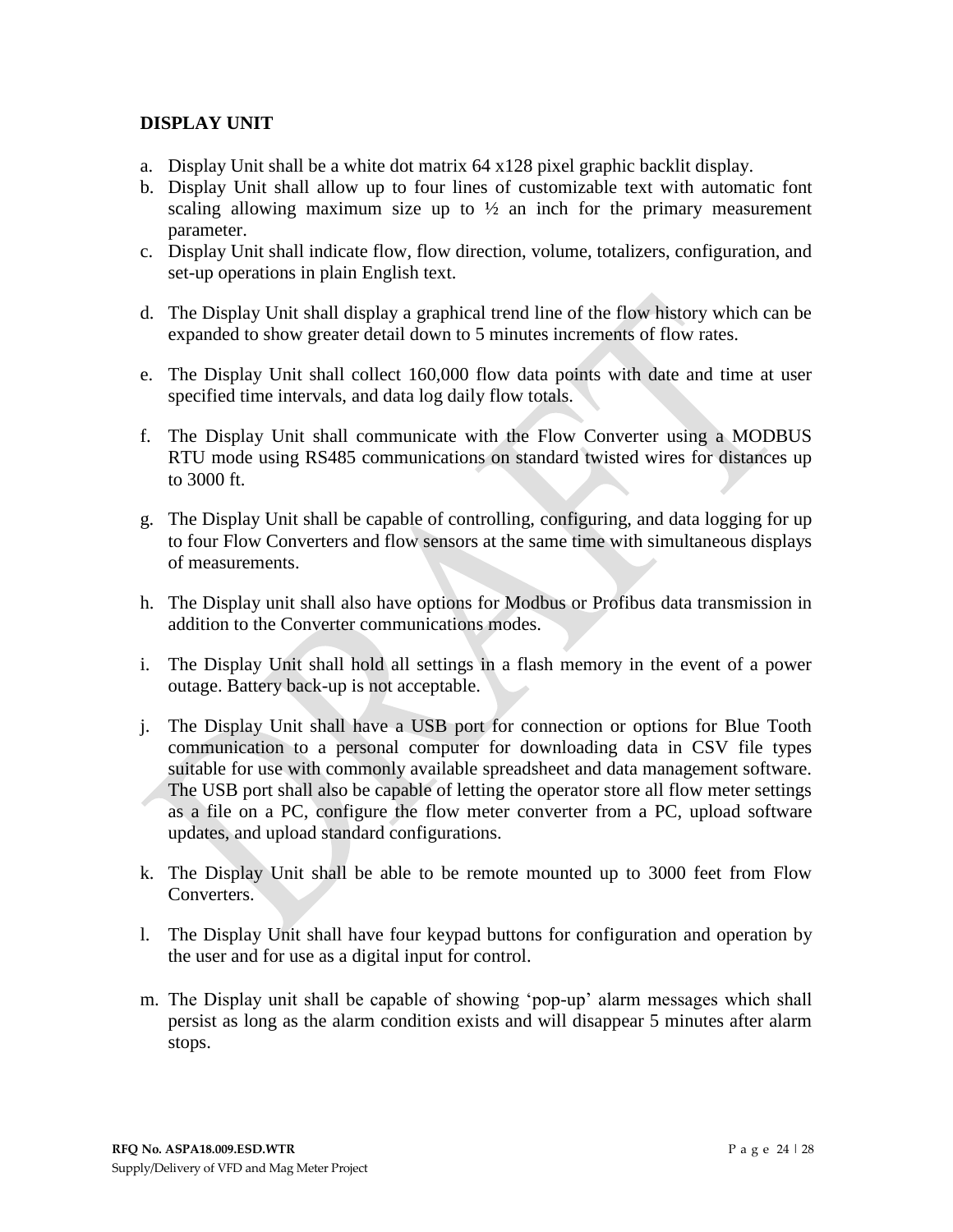# MATERIALS

- 1. All instruments and sensors shall be supplied by one manufacturer to ensure consistent fit and system-wide functioning.
- 2. Provide:
- a. Flow Sensor compatible with flow rate and media.
- b. Flow Converter capable of converting conductive liquid velocity signal into flow rate and transmitting proportional signal, totalizing signal and relay signals.
- c. Display Unit capable of displaying all measurements and set-up functions, and capable of providing data logging functions and program uploads.
- d. Provide MJK MagFlux Electromagnetic Flow Meter System and recommended spare parts.
- e. Calibration shall be by registering the Flow Sensor's serial number to the Flow Converter by keying it into the Display Unit. Use of memory chips or other electronic media for this purpose is not allowed.
- 2. System shall start-up and accurately measure immediately after Flow Sensor registration.
- a. Operator shall use the integral keypad on the Display unit to program relays for error alarms, limit alarms, totalizer output, batch control output, digital inputs and all operating parameters and variables.
- b. Operator shall use an alarm re-set to manually cancel alarm messages.
- c. The flow meter shall have built in self-diagnostics, technician service functions and be suitable for use with a system certifying kit to confirm meter's sensor functions and accuracy of electronics including a calibration check of electronics at a zero flow and a mid-range flow rate for confirming all components meet factory specifications for accuracy and feature operation.
- 3. Warranty
- a. The Vendor or manufacturer of the electro magnetic mag meter shall guarantee for two (2) years of operation that the equipment shall be free from defects in design, materials and workmanship.

Vendor shall, at no cost to the owner, repair or replace any component that is proven to have failed during the warranty period due to a manufacturing defect

## **ATTACHMENT D**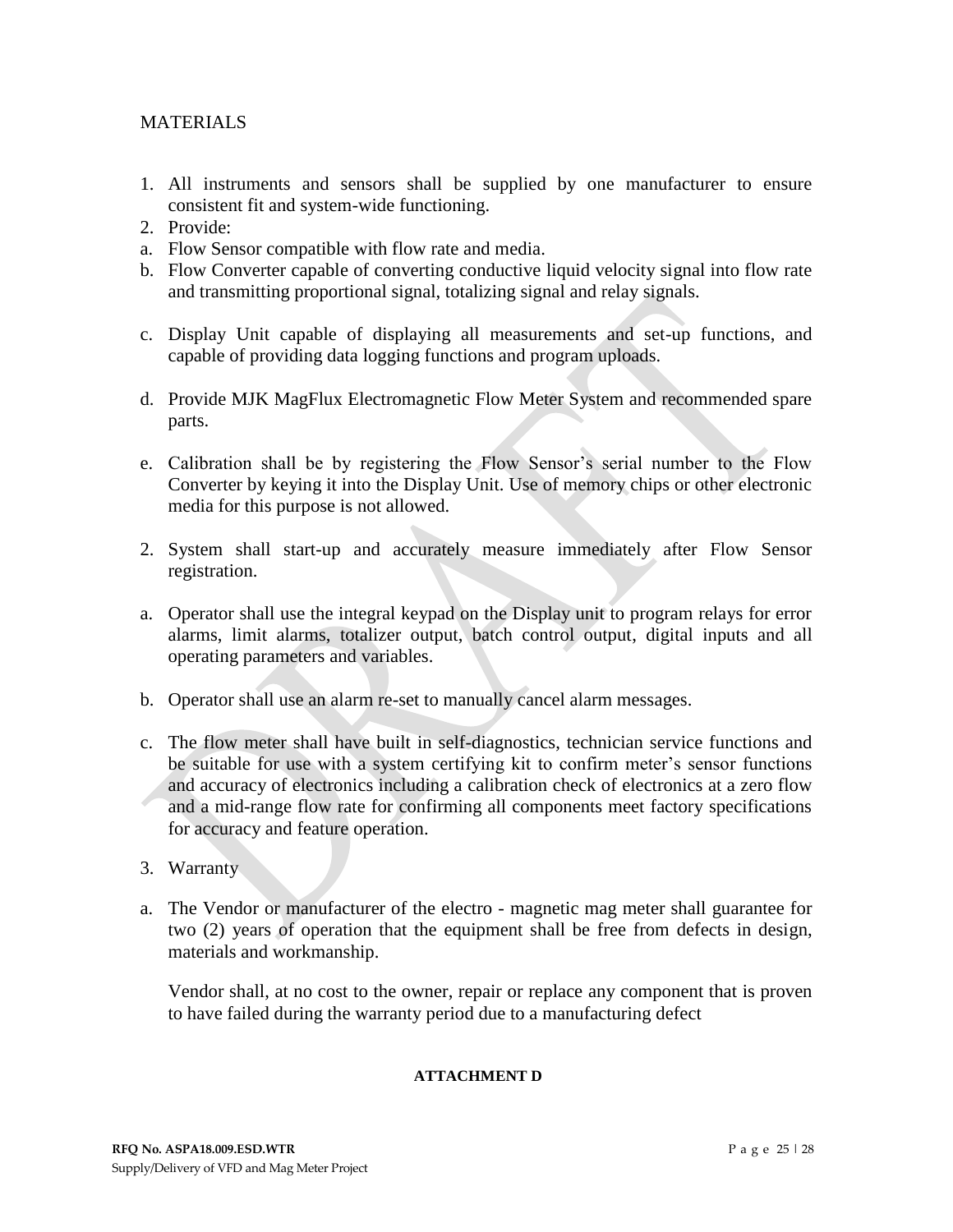## **OFFEROR'S QUALIFICATION SHEET**

(Please Print or Type and Complete All Sections. An incomplete section will be considered Non-responsive. Use additional sheets if necessary.)

| 1. | Name of Offeror                                                                                                                                                                                                                                                                                                                                                                                                                                                                                                    |
|----|--------------------------------------------------------------------------------------------------------------------------------------------------------------------------------------------------------------------------------------------------------------------------------------------------------------------------------------------------------------------------------------------------------------------------------------------------------------------------------------------------------------------|
| 2. |                                                                                                                                                                                                                                                                                                                                                                                                                                                                                                                    |
| 3. | Business Address/e-mail                                                                                                                                                                                                                                                                                                                                                                                                                                                                                            |
| 4. | Telephone, Fax and Official Contact Person                                                                                                                                                                                                                                                                                                                                                                                                                                                                         |
|    |                                                                                                                                                                                                                                                                                                                                                                                                                                                                                                                    |
| 5. | Type of Business Structure (Please check)                                                                                                                                                                                                                                                                                                                                                                                                                                                                          |
|    | <b>Joint Venture</b><br>Corporation<br>Partnership                                                                                                                                                                                                                                                                                                                                                                                                                                                                 |
|    | Proprietorship                                                                                                                                                                                                                                                                                                                                                                                                                                                                                                     |
|    | NOTE: Corporations must complete the recordation of their Articles of Incorporation, which is evidenced<br>by the Certificate of Incorporation issued by the Treasurer of the American Samoa Government. Copies of<br>partnership agreements and articles of incorporation should be submitted to the Revenue Branch along with<br>this application form and relevant documents. Aliens cannot operate sole ownership enterprises, and<br>partnerships with aliens are subject to review by the Immigration Board. |
| 6. | Number of years the Offeror has been engaged in its current company business under the present firm name                                                                                                                                                                                                                                                                                                                                                                                                           |
| 7. | Type of work generally performed by Offeror                                                                                                                                                                                                                                                                                                                                                                                                                                                                        |
|    |                                                                                                                                                                                                                                                                                                                                                                                                                                                                                                                    |
|    |                                                                                                                                                                                                                                                                                                                                                                                                                                                                                                                    |
|    | 8. List all major projects of a similar nature to the purchase delivery of RFQ NO. ASPA18.009.ESD-WTR<br><b>SUPPLY AND DELIVERY OF VARIABLE FREQUENCY DRIVES (VFDS) AND MAG METER, which</b>                                                                                                                                                                                                                                                                                                                       |
|    | have been completed by the Offeror within the last three years, the total dollar amount of each project and the<br>owner/contact person as a reference (attach additional sheets as necessary).                                                                                                                                                                                                                                                                                                                    |
|    |                                                                                                                                                                                                                                                                                                                                                                                                                                                                                                                    |
|    |                                                                                                                                                                                                                                                                                                                                                                                                                                                                                                                    |
|    | Name of Owner                                                                                                                                                                                                                                                                                                                                                                                                                                                                                                      |
|    |                                                                                                                                                                                                                                                                                                                                                                                                                                                                                                                    |
| ٠  |                                                                                                                                                                                                                                                                                                                                                                                                                                                                                                                    |
|    |                                                                                                                                                                                                                                                                                                                                                                                                                                                                                                                    |
|    | Name of Owner                                                                                                                                                                                                                                                                                                                                                                                                                                                                                                      |
|    |                                                                                                                                                                                                                                                                                                                                                                                                                                                                                                                    |
|    | <b>ATTACHMENT E</b>                                                                                                                                                                                                                                                                                                                                                                                                                                                                                                |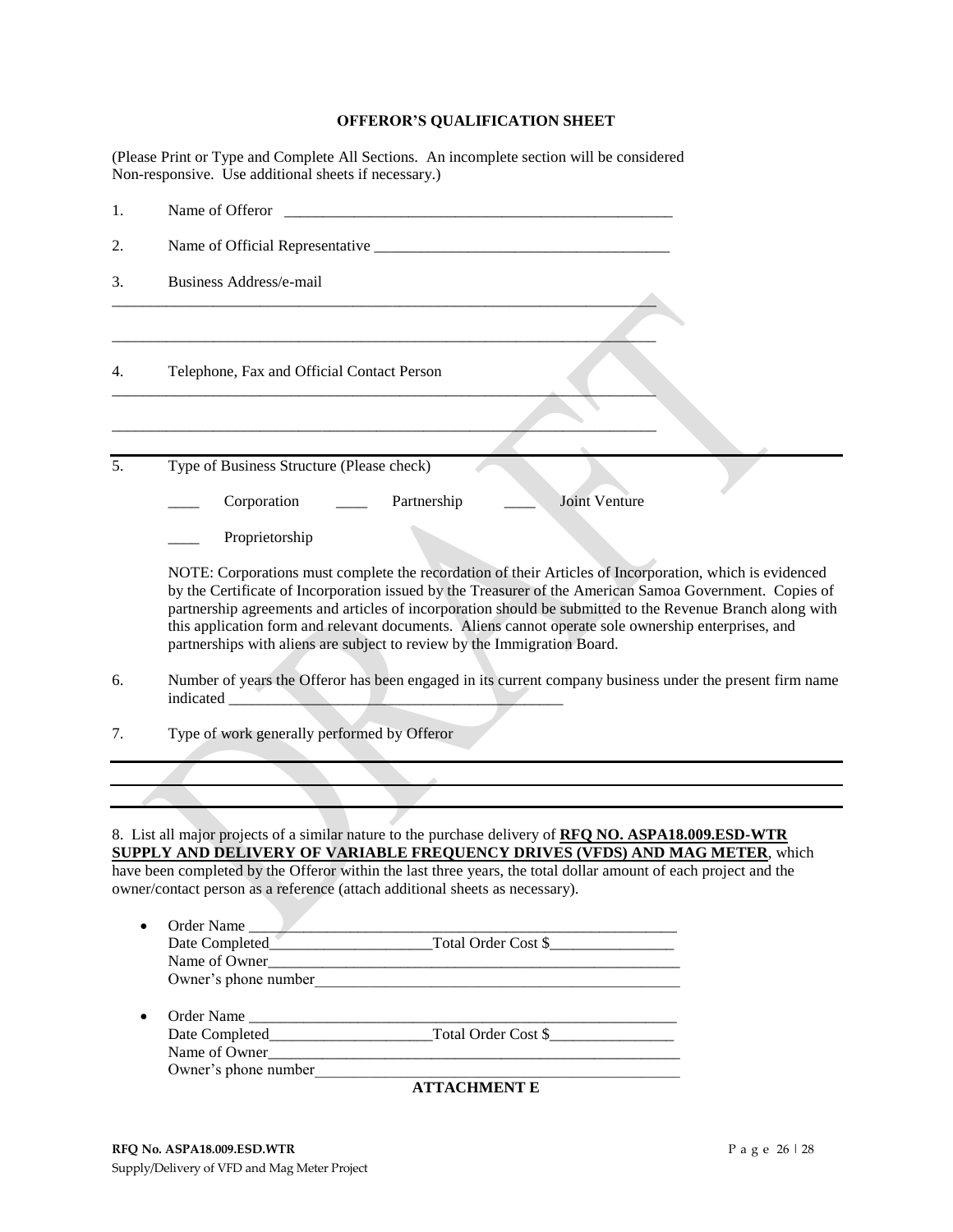## **DISCLOSURE STATEMENTS**

This form must be completed by all Offerors and submitted with the Quotation.

| $\mathbf{I}$ |                         | <u> 1980 - Jan Barnett, martin de filosofoar (h. 1980).</u><br>1900 - Jan Barnett, martin de filosofoar (h. 1900). | (Name of owner or                                                                                                                                                                                        |
|--------------|-------------------------|--------------------------------------------------------------------------------------------------------------------|----------------------------------------------------------------------------------------------------------------------------------------------------------------------------------------------------------|
|              | the attached Quotation: |                                                                                                                    | partner- all partners must complete a form) of ________________________________, the Offeror that has submitted                                                                                          |
|              | (Name of company)       |                                                                                                                    |                                                                                                                                                                                                          |
|              |                         | (Complete one of the two following statements)                                                                     |                                                                                                                                                                                                          |
| 1.           |                         | Samoa Power Authority (ASPA).                                                                                      | I have no immediate relatives (parents, children or siblings) who are currently employed by the American                                                                                                 |
|              |                         | (Title)                                                                                                            | (Signed)                                                                                                                                                                                                 |
|              |                         |                                                                                                                    |                                                                                                                                                                                                          |
| 2.           |                         | I have immediate relatives (parents, children or siblings) who are currently employed by ASPA.                     |                                                                                                                                                                                                          |
|              |                         | Their names and positions in are as follows.                                                                       |                                                                                                                                                                                                          |
|              | Name                    | Relationship to Offeror                                                                                            | Position in ASPA                                                                                                                                                                                         |
|              |                         |                                                                                                                    |                                                                                                                                                                                                          |
|              |                         |                                                                                                                    |                                                                                                                                                                                                          |
|              |                         |                                                                                                                    |                                                                                                                                                                                                          |
|              | (Signed)                | (Title)                                                                                                            |                                                                                                                                                                                                          |
| Note:        |                         |                                                                                                                    | It is not against ASPA procurement rules for the relatives of ASPA employees to Quote on and receive<br>government contracts provided they disclose such relationships at the time of Quotation Opening. |